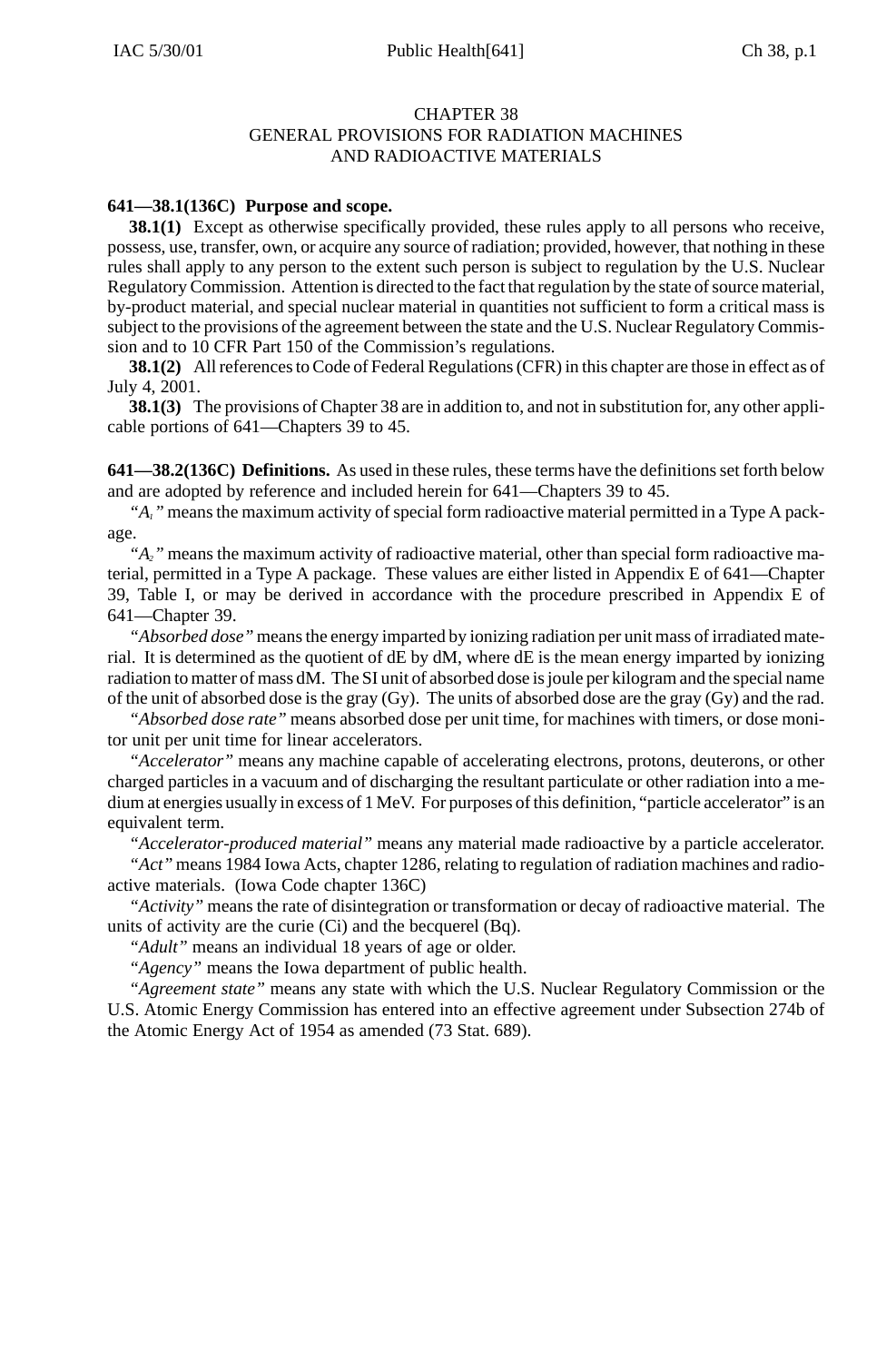*"Airborne radioactive material"* means any radioactive material dispersed in the air in the form of dusts, fumes, particles, mists, vapors, or gases.

*"Airborne radioactivity area"* means a room, enclosure, or area in which airborne radioactive material exists in concentrations (1) in excess of the derived air concentrations (DACs) specified in Appendix A of 641—Chapter 40; or (2) to such a degree that an individual present in the area without respiratory protective equipment could exceed, during the hours an individual is present in a week, an intake of 0.6 percent of the annual limit on intake (ALI) or 12 DAC-hours.

*"Air kerma (K)"* means the kinetic energy released in air by ionizing radiation. Kerma is determined as the quotient of dE by dM, where dE is the sum of the initial kinetic energies of all the charged ionizing particles liberated by uncharged ionizing particles in air of mass dM. The SI unit of air kerma is joule per kilogram and the special name for the unit of kerma is the gray (Gy).

*"Annually"* means at least once every 365 days.

*"As low as is reasonably achievable"* (ALARA) means making every reasonable effort to maintain exposures to radiation as far below the dose limits in these rules as is practical, consistent with the purpose for which the licensed or registered activity is undertaken, taking into account the state of technology, the economics of improvements in relation to state of technology, the economics of improvements in relation to benefits to the public health and safety, and other societal and socioeconomic considerations, and in relation to utilization of nuclear energy and licensed or registered sources of radiation in the public interest.

*"Assembler"* means any person engaged in the business of assembling, replacing, or installing one or more components into an X-ray system or subsystem. The term includes the owner of an X-ray system or the employee or agent who assembles components into an X-ray system that is subsequently used to provide professional or commercial services.

*"Background radiation"* means radiation from cosmic sources; naturally occurring radioactive materials, including radon (except as a decay product of source or special nuclear material); and global fallout as it exists in the environment from the testing of nuclear explosive devices or from past nuclear accidents such as Chernobyl that contribute to background radiation and are not under the control of the licensee. "Background radiation" does not include sources of radiation from radioactive materials regulated by the agency.

*"Barrier"* (see "Protective barrier").

*"Beam axis"* means the axis of rotation of the beam-limiting device.

*"Beam-limiting device"* means a field defining collimator, integral to the system, which provides a means to restrict the dimensions of the X-ray field or useful beam.

*"Beam monitoring system"* means a system designed and installed in the radiation head to detect and measure the radiation present in the useful beam.

*"Becquerel"* (Bq) means the SI unit of activity. One becquerel is equal to 1 disintegration or transformation per second (dps or tps).

*"Bioassay"* means the determination of kinds, quantities or concentrations and, in some cases, the locations of radioactive material in the human body, whether by direct measurement, in vivo counting, or by analysis and evaluation of materials excreted or removed from the human body. For purposes of these rules, "radiobioassay" is an equivalent term.

*"Bone densitometry unit"* means a medical device which uses electronically produced ionizing radiation to determine the density of bone structures of human patients.

*"Brachytherapy"* means a method of radiation therapy in which sealed sources are utilized to deliver a radiation dose at a distance of up to a few centimeters, by surface, intracavitary, or interstitial application.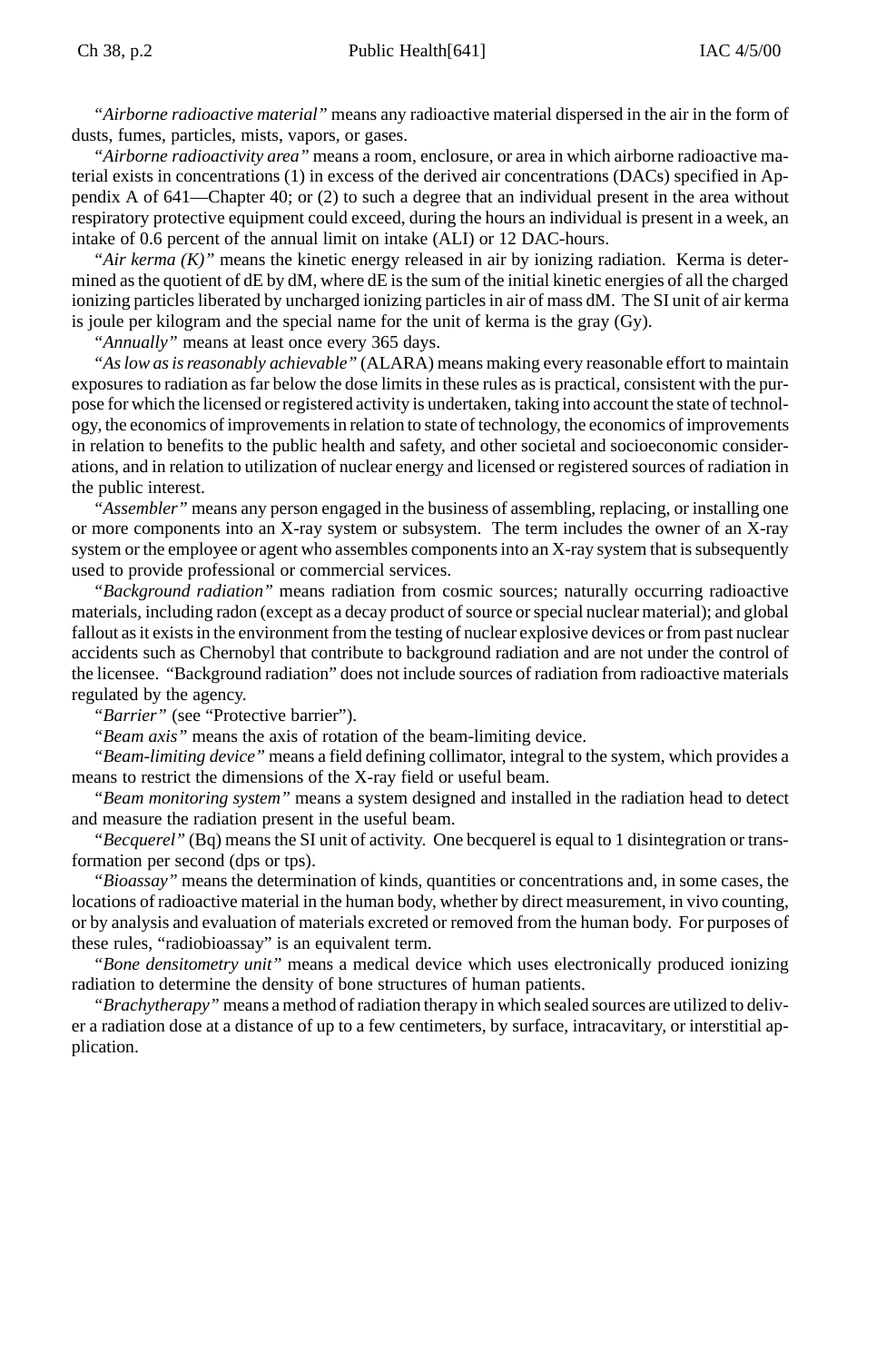*"By-product material"* means (1) any radioactive material, except special nuclear material, yielded in or made radioactive by exposure to the radiation incident to the process of producing or utilizing special nuclear material, and (2) the tailings or wastes produced by the extraction or concentration of uranium or thorium from any ore processed primarily for its source material content, including discrete surface wastes resulting from uranium or thorium solution extraction processes. Underground ore bodies depleted by these solution extraction operations do not constitute "by-product material" within this definition.

*"Cabinet radiography"* means industrial radiography conducted in an enclosure or cabinet shielded so that radiation levels at every location on the exterior meet the limitations specified in 641—40.26(136C).

*"Calendar quarter"* means not less than 12 consecutive weeks nor more than 14 consecutive weeks. The first calendar quarter of each year shall begin in January and subsequent calendar quarters shall be so arranged such that no day is included in more than one calendar quarter and no day in any one year is omitted from inclusion within a calendar quarter. No licensee or registrant shall change the method of determining calendar quarters for purposes of these rules except at the beginning of a year.

*"Calibration"* means the determination of (1) the response or reading of an instrument relative to a series of known radiation values over the range of the instrument, or (2) the strength of a source of radiation relative to a standard.

*"CFR"* means Code of Federal Regulations.

*"Changeable filters"* means any filter, exclusive of inherent filtration, which can be removed from the useful beam through any electronic, mechanical, or physical process.

*"Collective dose"* means the sum of the individual doses received in a given period of time by a specified population from exposure to a specified source of radiation.

"Committed dose equivalent" ( $H_{T,50}$ ) means the dose equivalent to organs or tissues of reference (T) that will be received from an intake of radioactive material by an individual during the 50-year period following the intake.

"Committed effective dose equivalent" ( $H<sub>E,50</sub>$ ) is the sum of the products of the weighting factors applicable to each of the body organs or tissues that are irradiated and the committed dose equivalent to each of these organs or tissues ( $H_{E,50} = \Sigma w_{T} H_{T,50}$ ).

*"Constraint"* or *"dose constraint"* means a value above which specified licensee actions are required.

*"Critical group"* means the group of individuals reasonably expected to receive the greatest exposure to residual radioactivity for any applicable set of circumstances.

*"Curie"* means a unit of quantity of radioactivity. One curie (Ci) is that quantity of radioactive material which decays at the rate of 3.7E+10 transformations per second (tps).

*"Decay-in-storage"* means the holding of radioactive material having half-lives of less than 65 days, except Cobalt-57, until it decays to background levels. Before disposal in ordinary trash, the material must have been held for a minimum of ten half-lives and its radioactivity is indistinguishable from background as indicated by a survey meter set on its most sensitive scale with no interposing shielding.

*"Decommission"* means to remove a facility or site safely from service and reduce residual radioactivity to a level that permits:

1. Release of the property for unrestricted use and termination of the license; or

Release of the property under restricted conditions and termination of the license.

"Deep dose equivalent" (H<sub>d</sub>), which applies to external whole body exposure, means the dose equivalent at a tissue depth of 1 centimeter (1000 mg/cm2).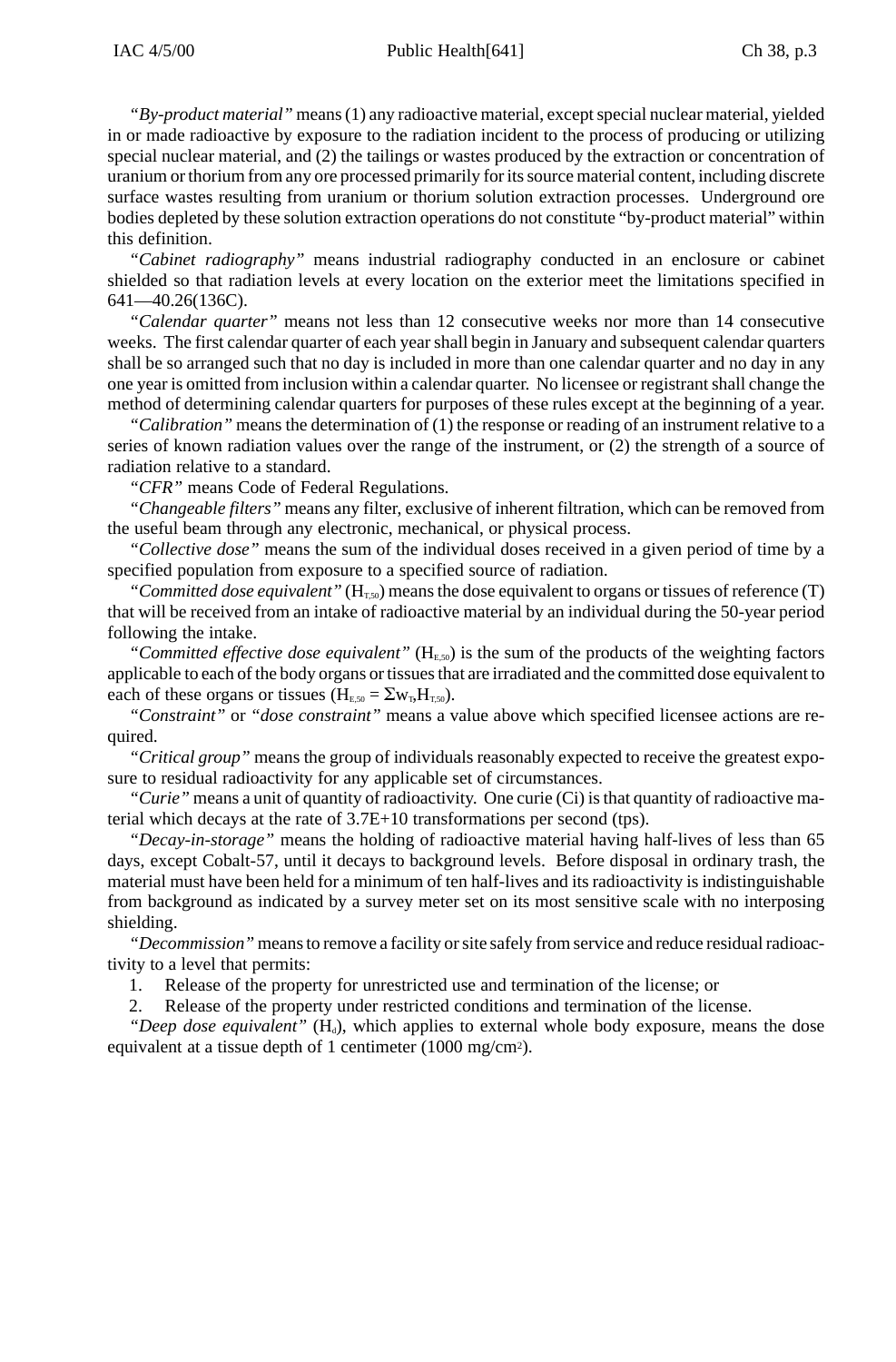*"Depleted uranium"* means the source material uranium in which the isotope uranium-235 is less than 0.711 weight percent of the total uranium present. Depleted uranium does not include special nuclear material.

*"Detector"* (see "Radiation detector").

*"Diagnostic clinical procedures manual"* means a collection of written procedures that describes each method (and other instructions and precautions) by which the licensee performs diagnostic clinical procedures; where each diagnostic clinical procedure has been approved by the authorized user and includes the radiopharmaceutical, dosage, and route of administration.

*"Diagnostic X-ray imaging system"* means an assemblage of components for the generation, emission and reception of X-rays and the transformation, storage and visual display of the resultant X-ray image which are designed and used for irradiation of any part of the human body for the purpose of diagnosis or visualization.

*"Distinguishable from background"* means that the detectable concentration of a radionuclide is statistically different from the background concentration of that radionuclide in the vicinity of the site or, in the case of structures, in similar materials using adequate measurement technology, survey, and statistical techniques.

*"Dose"* is a generic term that means absorbed dose, dose equivalent, effective dose equivalent, committed dose equivalent, committed effective dose equivalent, total organ dose equivalent, or total effective dose equivalent. For purposes of these rules, "radiation dose" is an equivalent term.

*"Dose equivalent*  $(H_T)$ *"* means the product of the absorbed dose in tissue, quality factor, and all other necessary modifying factors at the location of interest. The units of dose equivalent are the sievert (Sv) and rem.

*"Dose limits"* means the permissible upper bounds of radiation doses established in accordance with these rules. For purposes of these rules, "limits" is an equivalent term.

*"Effective dose equivalent*  $(H<sub>E</sub>)$ *"* means the sum of the products of the dose equivalent to each organ or tissue (H<sub>T</sub>) and the weighting factor ( $w_T$ ) applicable to each of the body organs or tissues that are irradiated  $(H_E = \Sigma w_T H_T)$ .

*"Embryo/fetus"* means the developing human organism from conception until the time of birth.

*"Entrance or access point"* means any opening through which an individual or extremity of an individual could gain access to radiation areas or to licensed or registered radioactive materials. This includes entry or exit portals of sufficient size to permit human entry, irrespective of their intended use. *"Exposure"* means being exposed to ionizing radiation or to radioactive material.

*"Exposure"* means the quotient of dQ by dm where "dQ" is the absolute value of the total charge of the ions of one sign produced in air when all the electrons (negatrons and positrons) liberated by photons in a volume element of air having mass "dm" are completely stopped in air. (The special unit of exposure is the roentgen (R) (see 38.2(136C) for SI equivalent coulomb per kilogram). When not underlined as above or when indicated as 'exposure' or (X), the term "exposure" has a more general meaning in these rules.

*"Exposure rate"* means the exposure per unit of time, such as roentgen per minute and milliroentgen per hour.

*"External dose"* means that portion of the dose equivalent received from any source of radiation outside the body.

*"Extremity"* means hand, elbow, arm below the elbow, foot, knee, and leg below the knee.

*"Facility"* means the location, building, vehicle, or complex under one administrative control, at which radioactive material is stored or used or at which one or more radiation machines are installed, located or used.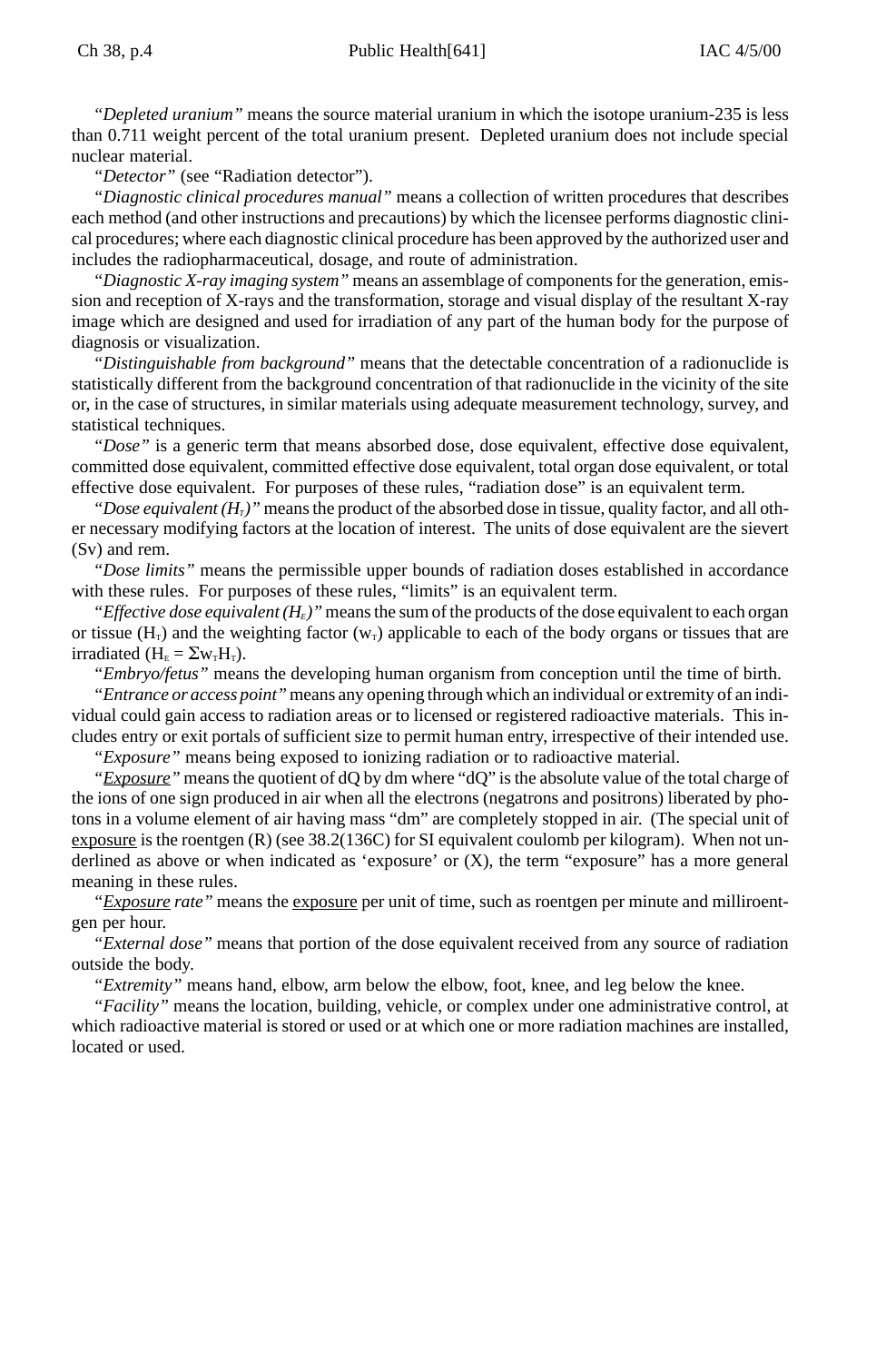*"Former U.S. Atomic Energy Commission (AEC) or U.S. Nuclear Regulatory Commission (NRC) licensed facilities"* means nuclear reactors, nuclear fuel reprocessing plants, uranium enrichment plants, or critical mass experimental facilities where AEC or NRC licenses have been terminated.

*"Generally applicable environmental radiation standards"* means standards issued by the U.S. Environmental Protection Agency (EPA) under the authority of the Atomic Energy Act of 1954, as amended, that impose limits on radiation exposures or levels, or concentrations or quantities of radioactive material, in the general environment outside the boundaries of locations under the control of persons possessing or using radioactive material.

*"Gray (Gy)"* means the SI unit of absorbed dose, kerma, and specific energy imparted equal to 1 joule per kilogram. (1 Gy=100 rad).

*"Half-value layer (HVL)"* means the thickness of a specified material which attenuates X-radiation or gamma radiation to an extent such that the air kerma rate, exposure rate or absorbed dose rate is reduced to one-half of the value measured without the material at the same point.

*"Hazardous waste"* means those wastes designated as hazardous by U.S. Environmental Protection Agency regulations in 40 CFR Part 261.

*"Healing arts"* means the occupational fields of diagnosing or treating disease, providing health care and improving health by the practice of medicine, osteopathy, chiropractic, podiatry, dentistry, nursing, veterinary medicine, and supporting professions, such as physician assistants, nurse practitioners, radiologic technologists, and dental hygienists.

*"Healing arts screening"* means the testing of human beings using radiation for the detection or evaluation of health indications when such tests are not specifically and individually ordered by an individual authorized under 641—subparagraph 41.1(3)*"a"*(7) or listed as an authorized user on an Iowa, U.S. Nuclear Regulatory Commission, or agreement state radioactive materials license.

*"High radiation area"* means an area, accessible to individuals, in which radiation levels from radiation sources external to the body could result in an individual's receiving a dose equivalent in excess of 1 mSv (0.1 rem) in 1 hour at 30 centimeters from any source of radiation or 30 centimeters from any surface that the radiation penetrates.

*"Human use"* means the internal or external administration of radiation or radioactive material to human beings.

*"Individual"* means any human being.

*"Individual monitoring"* means the assessment of:

1. Dose equivalent by the use of individual monitoring devices or by the use of survey data; or

2. Committed effective dose equivalent by bioassay or by determination of the time-weighted air concentrations to which an individual has been exposed, that is, DAC-hours. See the definition of DAC-hours in 641—Chapter 40.

*"Individual monitoring devices"* means devices designed to be worn by a single individual for the assessment of dose equivalent. For purposes of these rules, "personnel dosimeter" and "dosimeter" are equivalent terms. Examples of individual monitoring devices are film badges, thermoluminescent dosimeters (TLDs), pocket ionization chambers, optically stimulated luminescent (OSL) devices, and personal air sampling devices.

*"Industrial radiography"* means a nondestructive testing method using ionizing radiation, such as gamma rays or X-rays, to make radiographic images.

*"Inspection"* means an official examination or observation including, but not limited to, tests, surveys, and monitoring to determine compliance with rules, regulations, orders, requirements, and conditions of the agency.

*"Instrument traceability"* means, for ionizing radiation measurements, the ability to show that an instrument has been calibrated at specified time intervals using a national standard or a transfer standard. If a transfer standard is used, the calibration must be from a laboratory accredited by a program which required continuing participation in measurement quality assurance with the National Institute of Standards and Technology or other equivalent national or international program.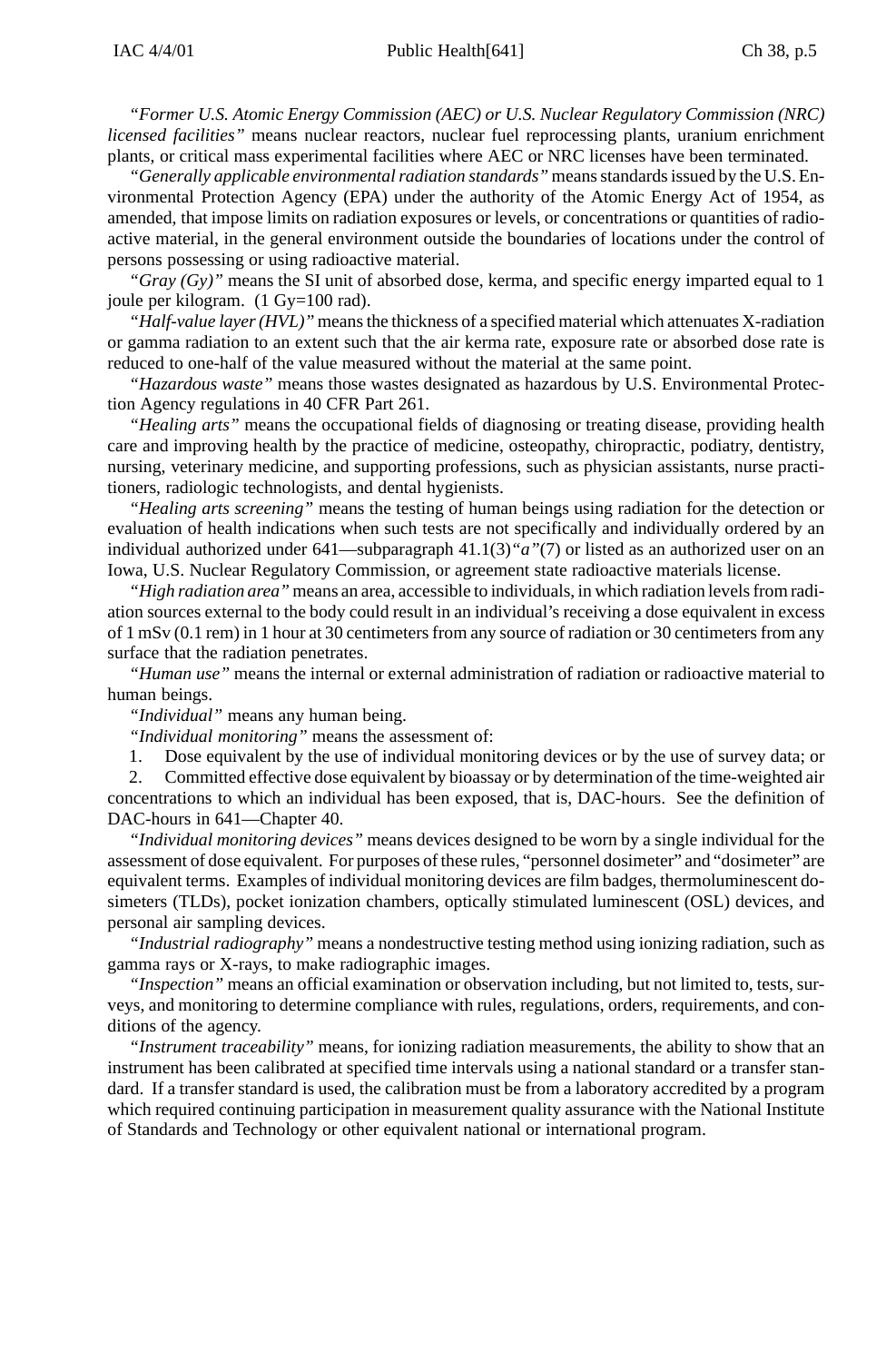*"Interlock"* means a device preventing the start or continued operation of equipment unless certain predetermined conditions prevail.

*"Internal dose"* means that portion of the dose equivalent received from radioactive material taken into the body.

*"Ionizing radiation."* See "Radiation."

*"Irradiation"* means the exposure of a living being or matter to ionizing radiation.

*"Kilovolt (kV)(kilo electron volt (keV))"* means the energy equal to that acquired by a particle with one electron charge in passing through a potential difference of 1000 volts in a vacuum.

*"Lead equivalent"* means the thickness of lead affording the same attenuation, under specified conditions, as the material in question.

*"Leakage radiation"* means radiation emanating from the diagnostic or therapeutic source assembly except for:

1. The useful beam, and

2. Radiation produced when the exposure switch or timer is not activated.

*"Lens dose equivalent (LDE)"* applies to the external exposure of the lens of the eye and is taken as the dose equivalent at a tissue depth of 0.3 centimeter (300 mg/cm2).

*"License"* means a license issued by the agency in accordance with the rules adopted by the agency. *"Licensed (or registered) material"* means radioactive material received, possessed, used, transferred or disposed of under a general or specific license (or registration) issued by the agency.

*"Licensed practitioner"* means a person licensed or otherwise authorized by law to practice medicine, osteopathy, chiropractic, podiatry, dentistry, or certification as a physician assistant as defined in Iowa Code section 148C.1, subsection 6, and is authorized to prescribe X-ray tests for the purpose of diagnosis or treatment.

*"Licensee"* means any person who is licensed by the agency in accordance with these rules and the Act.

*"Licensing state"* means any state with regulations equivalent to the suggested state regulations for control of radiation relating to, and an effective program for, the regulatory control of NARM and which has been granted final designation by the Conference of Radiation Control Program Directors, Inc.

*"Light field"* means that area of the intersection of the light beam from the beam-limiting device and one of the set of planes parallel to and including the plane of the image receptor, whose perimeter is the locus of points at which the illumination is one-fourth of the maximum in the intersection.

*"Limits."* See "Dose limits."

*"Lost or missing licensed (or registered) source of radiation"* means licensed (or registered) source of radiation whose location is unknown. This definition includes licensed (or registered) material that has been shipped but has not reached its planned destination and whose location cannot be readily traced in the transportation system.

*"mA"* means milliampere.

*"Major processor"* means a user processing, handling, or manufacturing radioactive material exceeding Type A quantities as unsealed sources or material, or exceeding four times Type B quantities as sealed sources, but does not include nuclear medicine programs, universities, industrial radiographers, or small industrial programs. Type A and B quantities are defined in 641—subrule 39.5(2).

*"Mammography"* means the radiography of the breast except as defined in 641—subrule 41.6(1).

*"Mammography unit"* means an assemblage of components for the production of X-rays for use during mammography, including, at a minimum: an X-ray generator, an X-ray control, a tube housing assembly, a beam-limiting device, and the supporting structures for these components.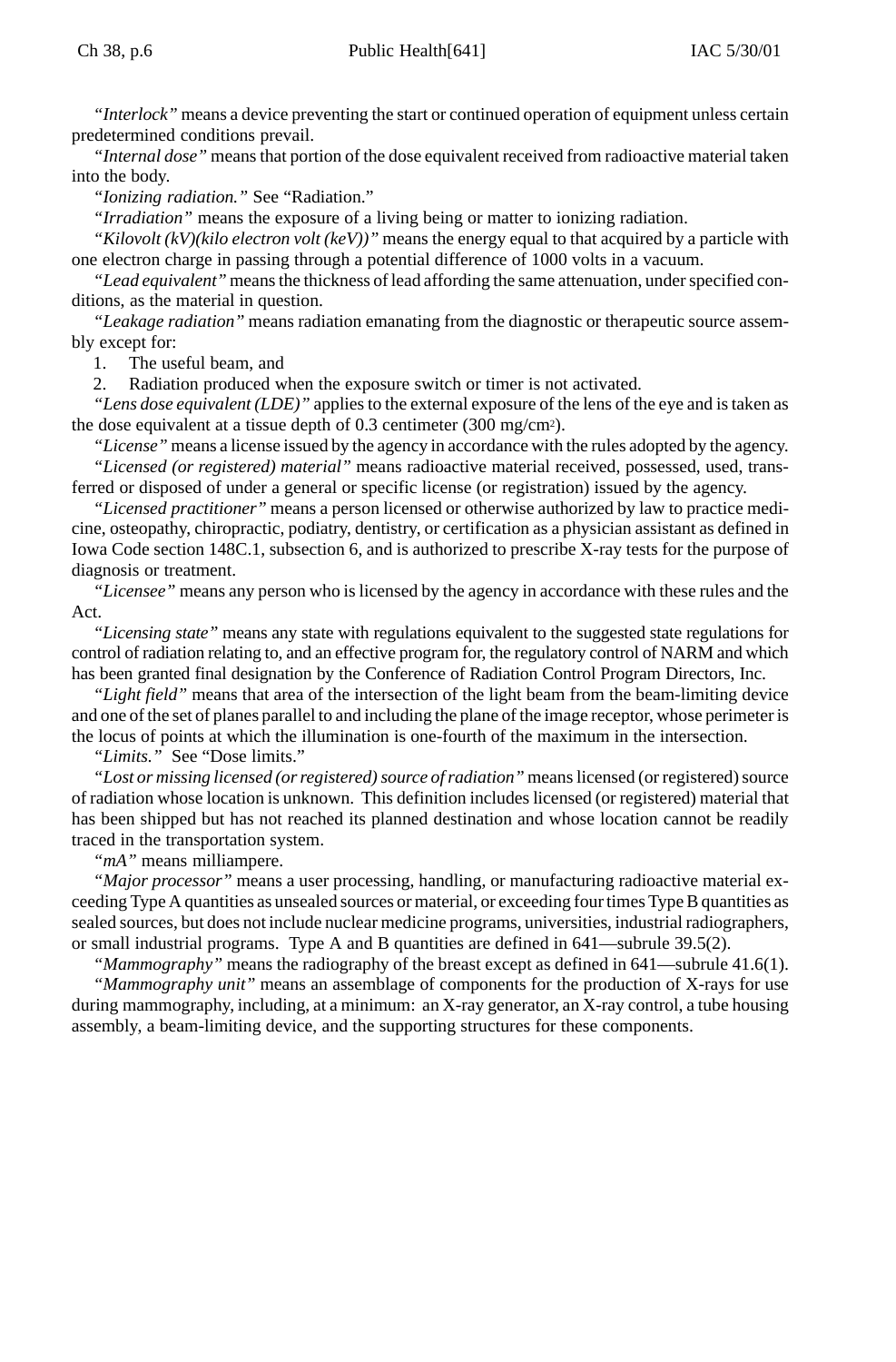*"Medical use"* means the intentional internal or external administration of radioactive material or the radiation therefrom to patients or human research subjects under the supervision of an authorized user.

*"Member of the public"* means any individual except when that individual is receiving an occupational dose.

*"Minor"* means an individual less than 18 years of age.

*"Misadministration"* means the administration of:

1. A radiopharmaceutical dosage greater than 30 microcuries of either sodium iodide I-125 or I-131:

Involving the wrong patient or human research subject, or wrong radiopharmaceutical; or

When both the administered dosage differs from the prescribed dosage by more than 20 percent of the prescribed dosage and the difference between the administered dosage and prescribed dosage exceeds 30 microcuries.

2. A therapeutic radiopharmaceutical dosage, other than sodium iodide I-125 or I-131:

Involving the wrong patient or human research subject, wrong radiopharmaceutical, or wrong route of administration; or

When the administered dosage differs from the prescribed dosage by more than 20 percent of the prescribed dosage.

3. A gamma stereotactic radiosurgery radiation dose:

Involving the wrong patient or human research subject, or wrong treatment site; or

When the calculated total administered dose differs from the total prescribed dose by more than 10 percent of the total prescribed dose.

4. Radiation doses received from teletherapy, linear accelerator therapy, deep X-ray machine therapy or superficial therapy; involving the wrong patient or human research subject, wrong mode of treatment or wrong treatment site;

When the treatment consists of three or fewer fractions and the calculated total administered dose differs from the total prescribed dose by more than 10 percent of the total prescribed dose;

When the calculated weekly administered dose is 30 percent greater than the weekly prescribed dose; or

When the calculated total administered dose differs from the total prescribed dose by more than 20 percent of the total prescribed dose.

5. A brachytherapy radiation dose:

Involving the wrong patient or human research subject, wrong radioisotope, or wrong treatment site (excluding, for permanent implants, seeds that were implanted in the correct site but migrated outside the treatment site);

Involving a sealed source that is leaking;

When, for a temporary implant, one or more sealed sources are not removed upon completion of the procedure; or

When the calculated administered dose differs from the prescribed dose by more than 20 percent of the prescribed dose.

6. A diagnostic radiopharmaceutical dosage, other than quantities greater than 30 microcuries of either sodium iodide I-125 or I-131, both:

Involving the wrong patient or human research subject, wrong radiopharmaceutical, wrong route of administration; or when the administered dosage differs from the prescribed dosage; and

When the dose to the patient or human research subject exceeds 5 rem effective dose equivalent or 50 rem dose equivalent to any individual organ.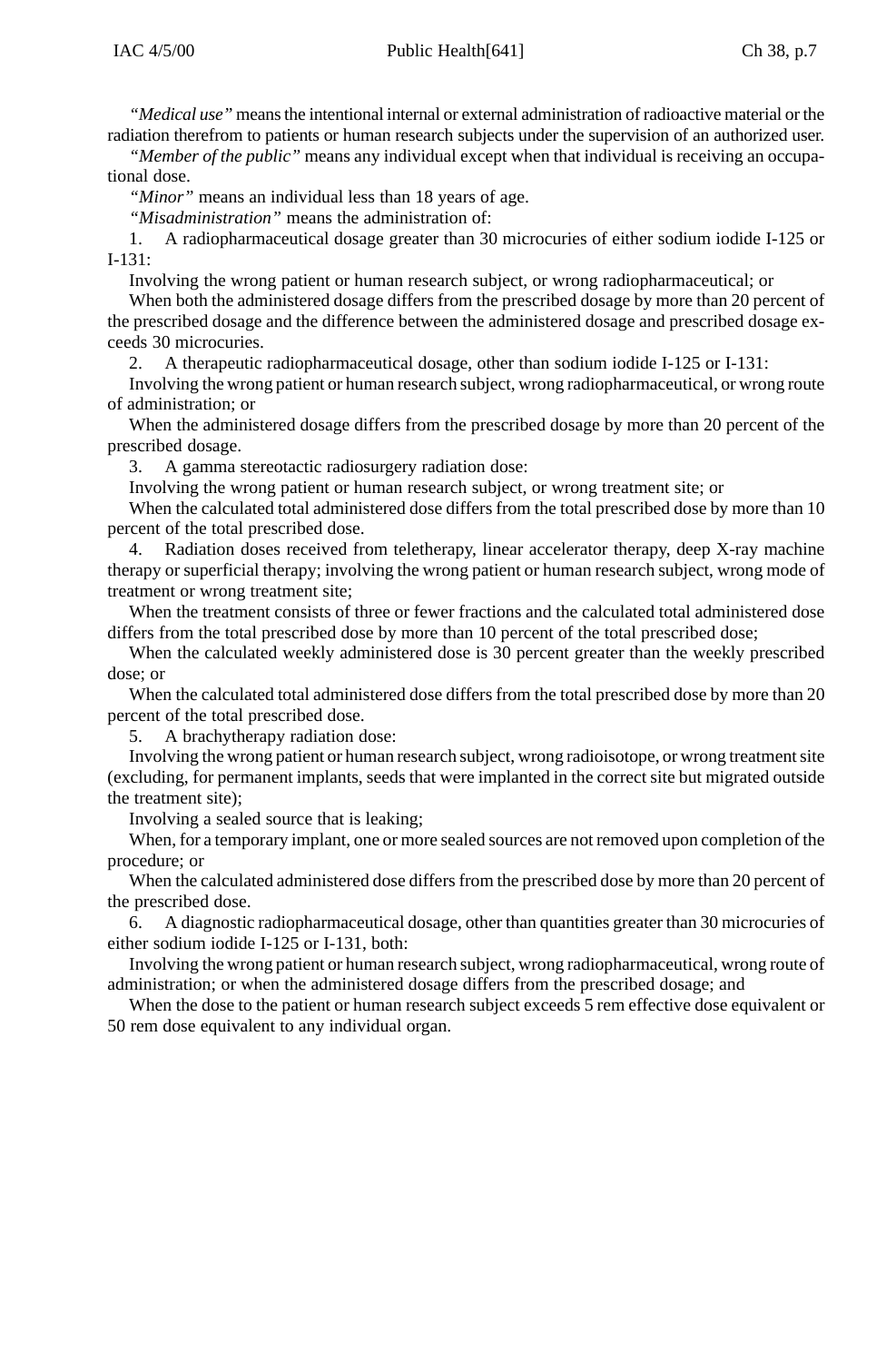*"Monitoring"* means the measurement of radiation, radioactive material concentrations, surface area activities or quantities of radioactive material and the use of the results of these measurements to evaluate potential exposures and doses. For purposes of these rules, "radiation monitoring" and "radiation protection monitoring" are equivalent terms.

*"NARM"* means any naturally occurring or accelerator-produced radioactive material. It does not include by-product, source, or special nuclear material.

*"Natural radioactivity"* means radioactivity of naturally occurring nuclides. For the purpose of meeting the definition of a licensing state by the Conference of Radiation Control Program Directors, Inc., (CRCPD), NARM refers only to discrete sources of NARM. Diffuse sources of NARM are excluded from consideration by the CRCPD for licensing state designation purposes.

*"Nuclear Regulatory Commission (NRC)"* means the U.S. Nuclear Regulatory Commission or its duly authorized representatives.

*"Occupational dose"* means the dose received by an individual in the course of employment in which the individual's assigned duties involve exposure to radiation from licensed or unlicensed and registered or unregistered sources of radiation, whether in the possession of the licensee, registrant, or other person. Occupational dose does not include dose received from background radiation, from any medical administration the individual has received, from exposure to individuals administered sources of radiation and released in accordance with 41.2(27), from voluntary participation in medical research programs, or as a member of the public.

*"Package"* means the packaging together with its radioactive contents as presented for transport. *"Particle accelerator."* See "Accelerator."

*"Patient"* means an individual or animal subjected to healing arts examination, diagnosis or treatment.

*"Peak tube potential"* means the maximum value of the potential difference across the X-ray tube during an exposure.

*"Person"* means any individual, corporation, partnership, firm, association, trust, estate, public or private institution, group, agency, political subdivision of this state, any other state or political subdivision or agency thereof, and any legal successor, representative, agent, or agency of the foregoing, but shall not include federal government agencies.

*"Personnel monitoring equipment."* See "Individual monitoring devices."

*"Phantom"* means a volume of material behaving in a manner similar to tissue with respect to the attenuation and scattering of radiation. This requires that both the atomic number (Z) and the density of the material be similar to that of tissue.

*"Pharmacist"* means an individual licensed by this state to compound and dispense drugs, prescriptions, and poisons.

*"Physician"* means a person who is currently licensed in Iowa to practice medicine and surgery, osteopathic medicine and surgery, or osteopathy.

*"Prescribed dosage"* means the quantity of radiopharmaceutical activity as documented:

1. In a written directive; or

2. Either in the diagnostic clinical procedures manual or in any appropriate record in accordance with the directions of the authorized user for diagnostic procedures.

*"Prescribed dose"* means:

1. For gamma stereotactic radiosurgery, the total dose as documented in the written directive;

2. For teletherapy, particle accelerators and X-ray systems, the total dose and dose per fraction as documented in the written directive; or

3. For brachytherapy, either the total source strength and exposure time or the total doses, as documented in the written directive.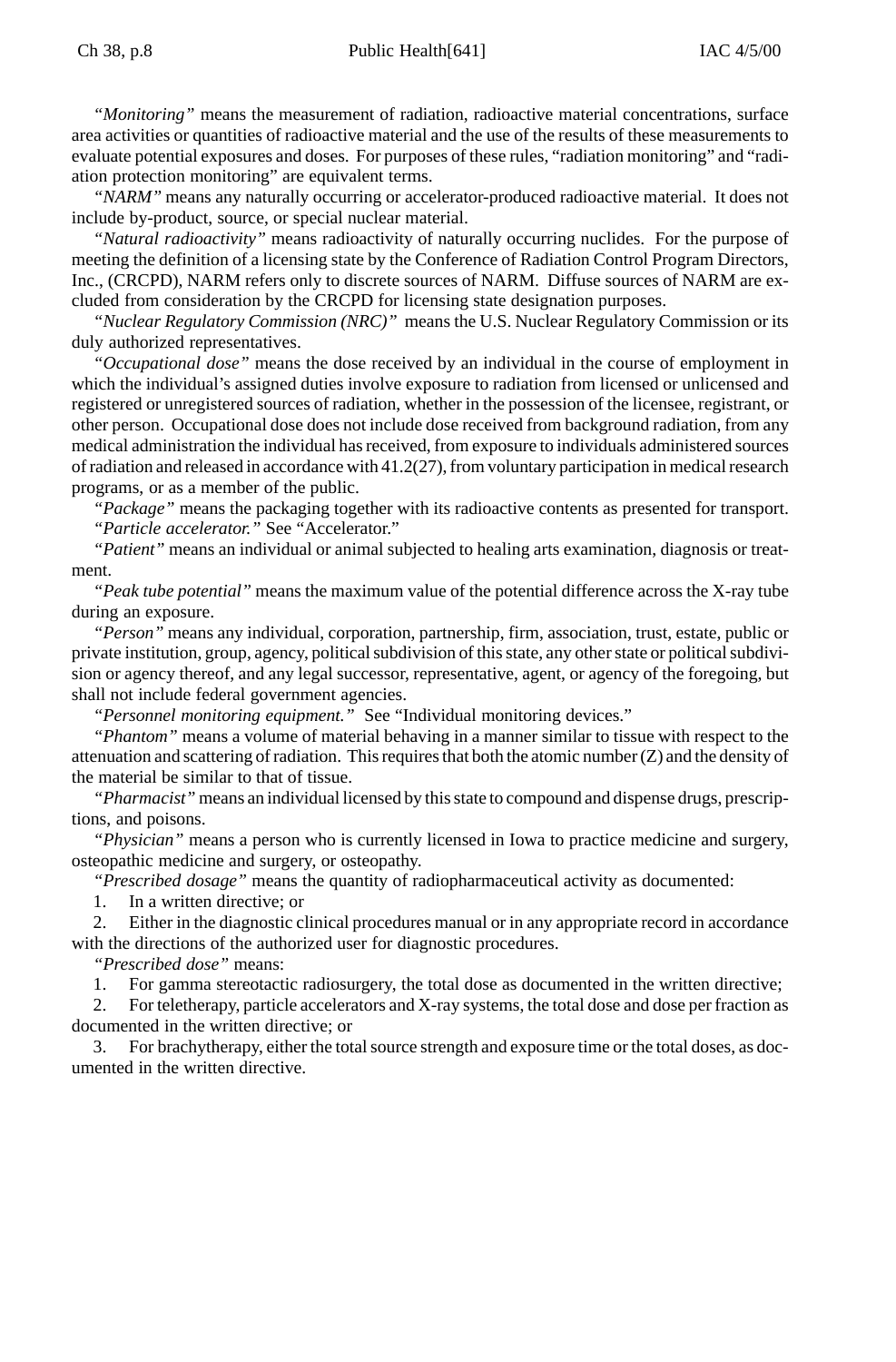*"Primary dose monitoring system"* means a system which will monitor the useful beam during irradiation and which will terminate irradiation when a preselected number of dose monitor units have been acquired.

*"Primary protective barrier"* (see "Protective barrier").

*"Principal activities,"* as used in this part, means activities authorized by the license which are essential to achieving the purpose(s) for which the license was issued or amended. Storage during which no licensed material is accessed for use or disposal and activities incidental to decontamination or decommissioning are not principal activities.

*"Protective barrier"* means a barrier used to reduce radiation exposure. The types of protective barriers are as follows:

1. *"Primary protective barrier"* means the material, excluding filters, placed in the useful beam, for protection purposes, to reduce the radiation exposure.

2. *"Secondary protective barrier"* means a barrier sufficient to attenuate the stray radiation to the required degree.

*"Public dose"* means the dose received by a member of the public from exposure to sources of radiation possessed by a licensee, registrant, or other person, or to any other source of radiation under the control of a licensee, registrant, or other person. It does not include occupational dose or doses received from background radiation, from any medical administration the individual has received, from exposure to individuals administered sources of radiation and released in accordance with 41.2(27) or from voluntary participation in medical research programs.

*"Pyrophoric material"* means any liquid that ignites spontaneously in dry or moist air at or below 130° F (54.4° C) or solid, other than one classed as an explosive, which under normal conditions is liable to cause fires through friction, retained heat from manufacturing or processing, or which can be ignited readily and, when ignited, burns so vigorously and persistently as to create a serious transportation, handling, or disposal hazard. Included are spontaneously combustible and water-reactive materials.

*"Qualified expert"* means an individual having the knowledge and training to measure ionizing radiation, to evaluate safety techniques, and to advise regarding radiation protection needs. For example, individuals certified in the appropriate field by the American Board of Radiology, the American Board of Medical Physics, or the American Board of Health Physics, or those having equivalent qualifications. With reference to the calibration of radiation therapy equipment, an individual having, in addition to the above qualifications, training and experience in the clinical applications of radiation physics to radiation therapy, for example, individuals certified in Therapeutic Radiological Physics or X-Ray and Radium Physics by the American Board of Radiology, or those having equivalent qualifications.

*"Quality factor"* (Q) means the modifying factor, listed in Tables I and II of 38.4(4), that is used to derive dose equivalent from absorbed dose.

*"Rad"* means the special unit of absorbed dose. One rad is equal to an absorbed dose of 100 erg per gram or 0.01 joule per kilogram (0.01 gray).

*"Radiation"* means alpha particles, beta particles, gamma rays, X-rays, neutrons, high-speed electrons, high-speed protons, and other particles capable of producing ions. For purposes of these rules, ionizing radiation is an equivalent term. Radiation, as used in these rules, does not include nonionizing radiation, such as radiowaves, visible, infrared, or ultraviolet light.

*"Radiation area"* means any area, accessible to individuals, in which radiation levels could result in an individual receiving a dose equivalent in excess of 0.05 mSv (0.005 rem) in 1 hour at 30 centimeters from the source of radiation or from any surface that the radiation penetrates.

*"Radiation detector"* means a device which, in the presence of radiation, provides a signal or other indication suitable for use in measuring one or more quantities of incident radiation.

*"Radiation dose."* See "Dose."

*"Radiation machine"* means any device capable of producing radiation except those devices with radioactive material as the only source of radiation.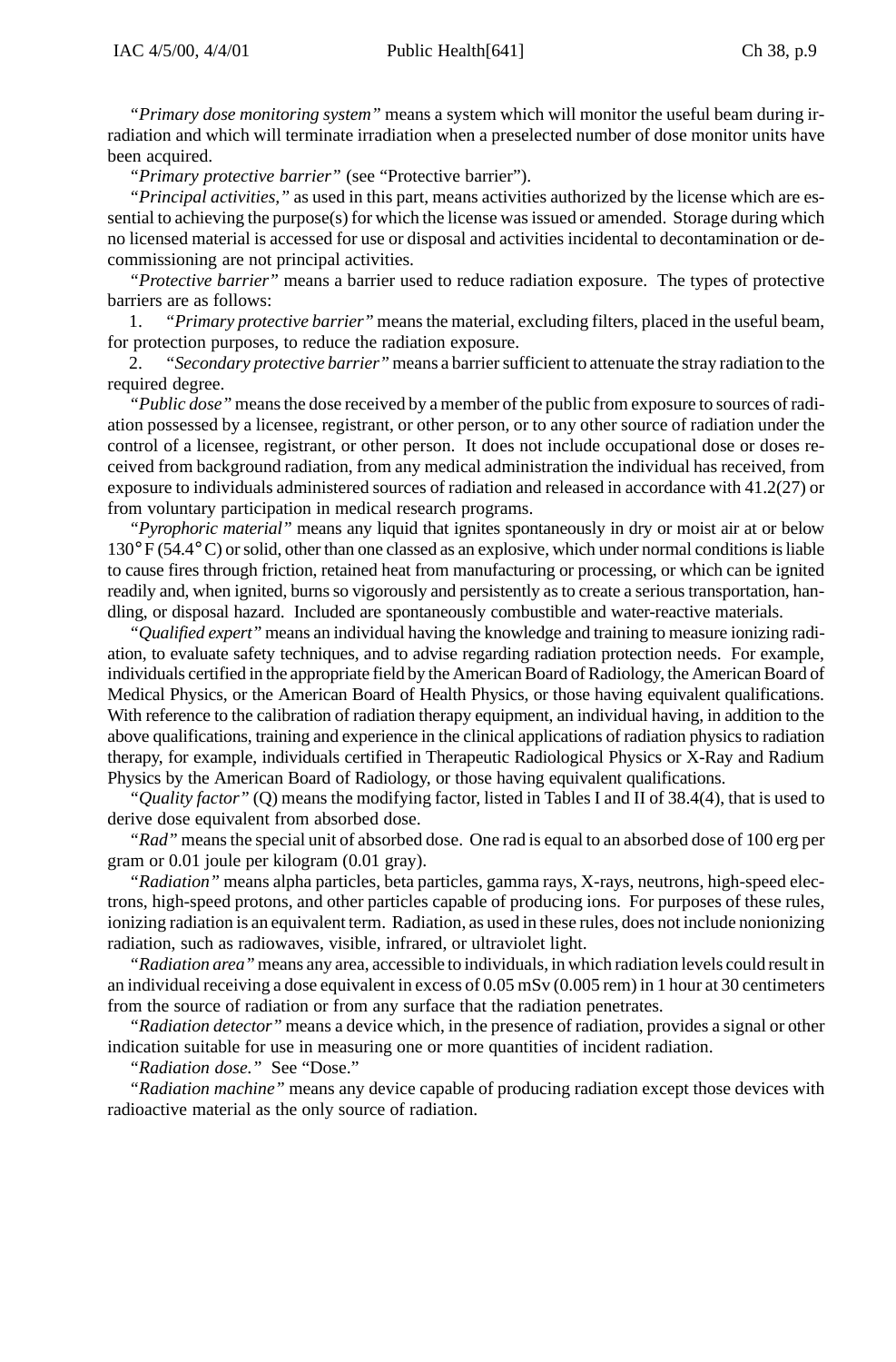*"Radiation safety officer"* means an individual who has the knowledge and responsibility to apply appropriate radiation protection regulations and has been assigned such responsibility by the licensee or registrant.

*"Radioactive material"* means any solid, liquid, or gas which emits radiation spontaneously.

*"Radioactivity"* means the transformation of unstable atomic nuclei by the emission of radiation. *"Radiobioassay."* See "Bioassay."

*"Radiographic imaging system"* means any system whereby a permanent or semipermanent image is recorded on an image receptor by the action of ionizing radiation.

*"Recordable event"* means the administration of:

1. A radiopharmaceutical or radiation without a written directive where a written directive is required;

2. A radiopharmaceutical or radiation dose where a written directive is required without daily recording of each administered radiopharmaceutical dosage or radiation dose in the appropriate record;

3. A radiopharmaceutical dosage greater than 30 microcuries of either sodium iodide I-125 or I-131 when both:

*a.* The administered dosage differs from the prescribed dosage by more than 10 percent of the prescribed dosage, and

*b.* The difference between the administered dosage and prescribed dosage exceeds 15 microcuries;

4. A therapeutic radiopharmaceutical dosage, other than sodium iodide I-125 or I-131, when the administered dosage differs from the prescribed dosage by more than 10 percent of the prescribed dosage;

5. A teletherapy, particle accelerator or X-ray radiation dose when the calculated weekly administered dose is 15 percent greater than the weekly prescribed dose; or

6. A brachytherapy radiation dose when the calculated administered dose differs from the prescribed dose by more than 10 percent of the prescribed dose.

*"Registrant"* means any person who is registered with the agency or is legally obligated to register with the agency pursuant to these rules and the Act.

*"Registration"* means registration with the agency in accordance with the rules adopted by the agency.

*"Regulations of the U.S. Department of Transportation"* means the regulations in 49 CFR Parts 100-189.

*"Rem"* means the special unit of any of the quantities expressed as dose equivalent. The dose equivalent in rem is equal to the absorbed dose in rad multiplied by the quality factor (1 rem =  $0.01$  sievert).

*"Reportable medical event"* means the administration of radioactive material for diagnostic medical use that results in the patient's or human research subject's receiving:

1. Greater or less than 20 percent of a prescribed dose;

- 2. A dose intended for another individual; or
- 3. A dose that was not prescribed by an authorized user.

*"Research and development"* means (1) theoretical analysis, exploration, or experimentation; or (2) the extension of investigative findings and theories of a scientific or technical nature into practical application for experimental and demonstration purposes, including the experimental production and testing of models, devices, equipment, materials, and processes. Research and development does not include the internal or external administration of radiation or radioactive material to human beings.

*"Residual radioactivity"* means radioactivity in structures, materials, soils, groundwater, and other media at a site resulting from activities under the licensee's control. This includes radioactivity from all licensed and unlicensed sources used by the licensee, but excludes background radiation. It also includes radioactive materials remaining at the site as a result of routine or accidental releases of radioactive material at the site and previous burials at the site, even if those burials were made in accordance with the provisions of 641—Chapter 40 or any previous state or federal licenses, rules or regulations.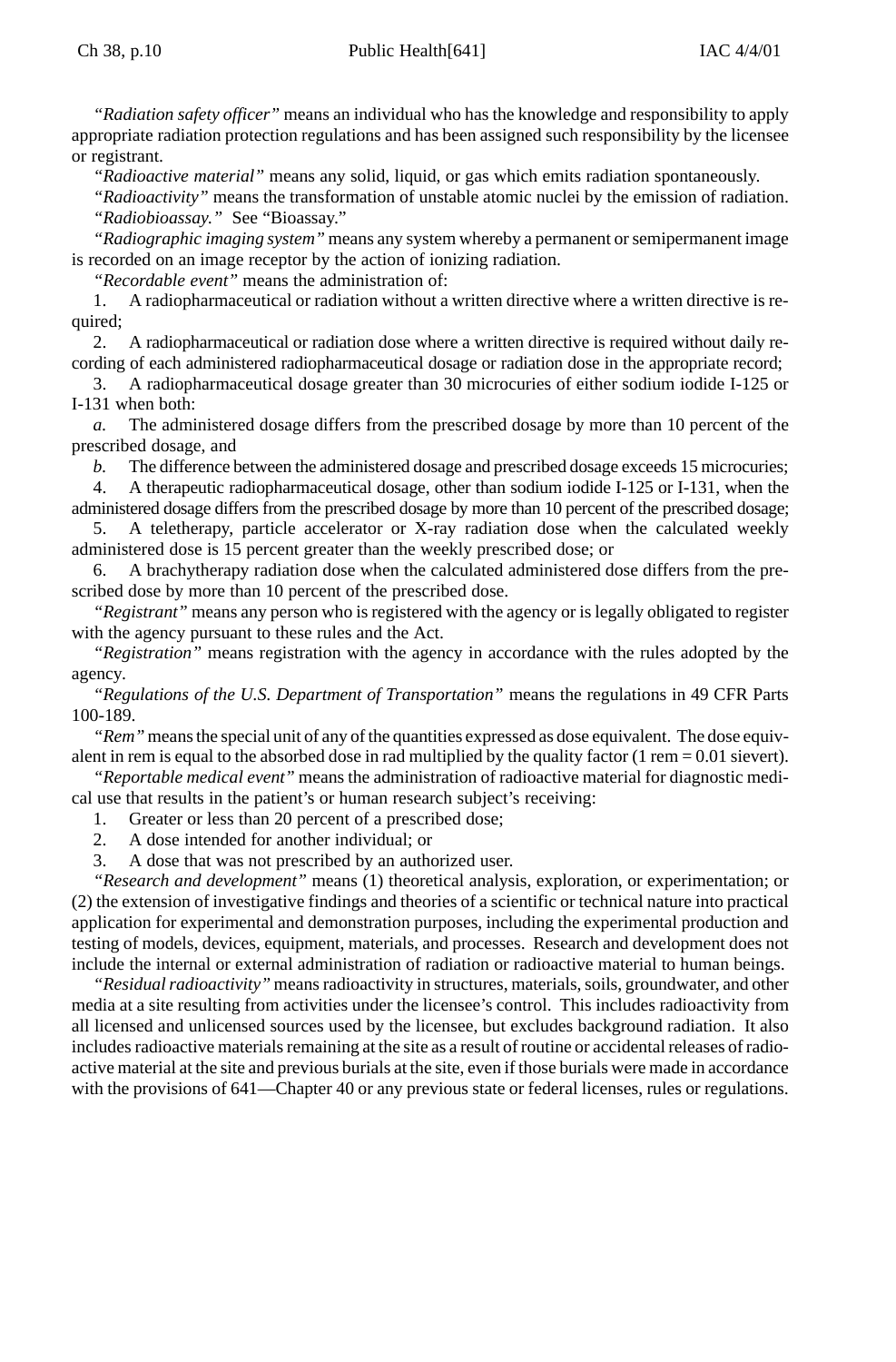*"Restricted area"* means an area, access to which is limited by the licensee or registrant for the purpose of protecting individuals against undue risks from exposure to sources of radiation. A restricted area shall not include any areas used for residential quarters, although a separate room or rooms in a residential building may be set apart as a restricted area.

*"Roentgen"* means the special unit of exposure. One roentgen (R) equals  $2.58 \times 10$ <sup>4</sup> coulombs/kilogram of air (see "Exposure" and 38.4(4)).

*"Scattered radiation"* means ionizing radiation emitted by interaction of ionizing radiation with matter, the interaction being accompanied by a change in direction of the radiation. Scattered primary radiation means that scattered radiation which has been deviated in direction only by materials irradiated by the useful beam.

*"Sealed source"* means radioactive material that is permanently bonded or fixed in a capsule or matrix designed to prevent release and dispersal of the radioactive material under the most severe conditions which are likely to be encountered in normal use and handling.

*"Secondary dose monitoring system"* means a system which will terminate irradiation in the event of failure of the primary dose monitoring system.

*"Secondary protective barrier"* (see "Protective barrier").

"Shallow dose equivalent"  $(H_s)$ , which applies to the external exposure of the skin or an extremity, means the dose equivalent at a tissue depth of 0.007 centimeter (7 mg/cm<sup>2</sup>) averaged over an area of 1 square centimeter.

*"Shutter"* means a device attached to the tube housing assembly which can intercept the entire cross-sectional area of the useful beam and which has a lead equivalency not less than that of the tube housing assembly.

*"SI"* means the abbreviation for the International System of Units.

*"Sievert"* means the SI unit of any of the quantities expressed as dose equivalent. The dose equivalent in sievert is equal to the absorbed dose in gray multiplied by the quality factor (1 Sv = 100 rem).

*"Simulator (radiation therapy simulation system)"* means any X-ray system intended for localizing the volume to be exposed during radiation therapy and reproducing the position and size of the therapeutic irradiation field.

*"Site boundary"* means that line beyond which the land or property is not owned, leased, or otherwise controlled by the licensee or registrant.

*"Source"* means the focal spot of the X-ray tube.

*"Source material"* means:

1. Uranium or thorium, or any combination thereof, in any physical or chemical form; or

2. Ores that contain by weight one-twentieth of 1 percent (0.05 percent) or more of uranium, thorium or any combination of uranium and thorium. Source material does not include special nuclear material.

*"Source material milling"* means any activity that results in the production of by-product material as defined by definition (2) of by-product material.

*"Source of radiation"* means any radioactive material or any device or equipment emitting, or capable of producing, radiation.

*"Source traceability"* means the ability to show that a radioactive source has been calibrated either by the national standards laboratory of the National Institute of Standards and Technology or by a laboratory which participates in continuing measurement quality assurance programs with the National Institute of Standards and Technology or other equivalent national or international program.

*"Special form radioactive material"* means radioactive material which satisfies the following conditions:

1. It is either a single solid piece or is contained in a sealed capsule that can be opened only by destroying the capsule;

2. The piece or capsule has at least one dimension not less than 5 millimeters (0.2 inch); and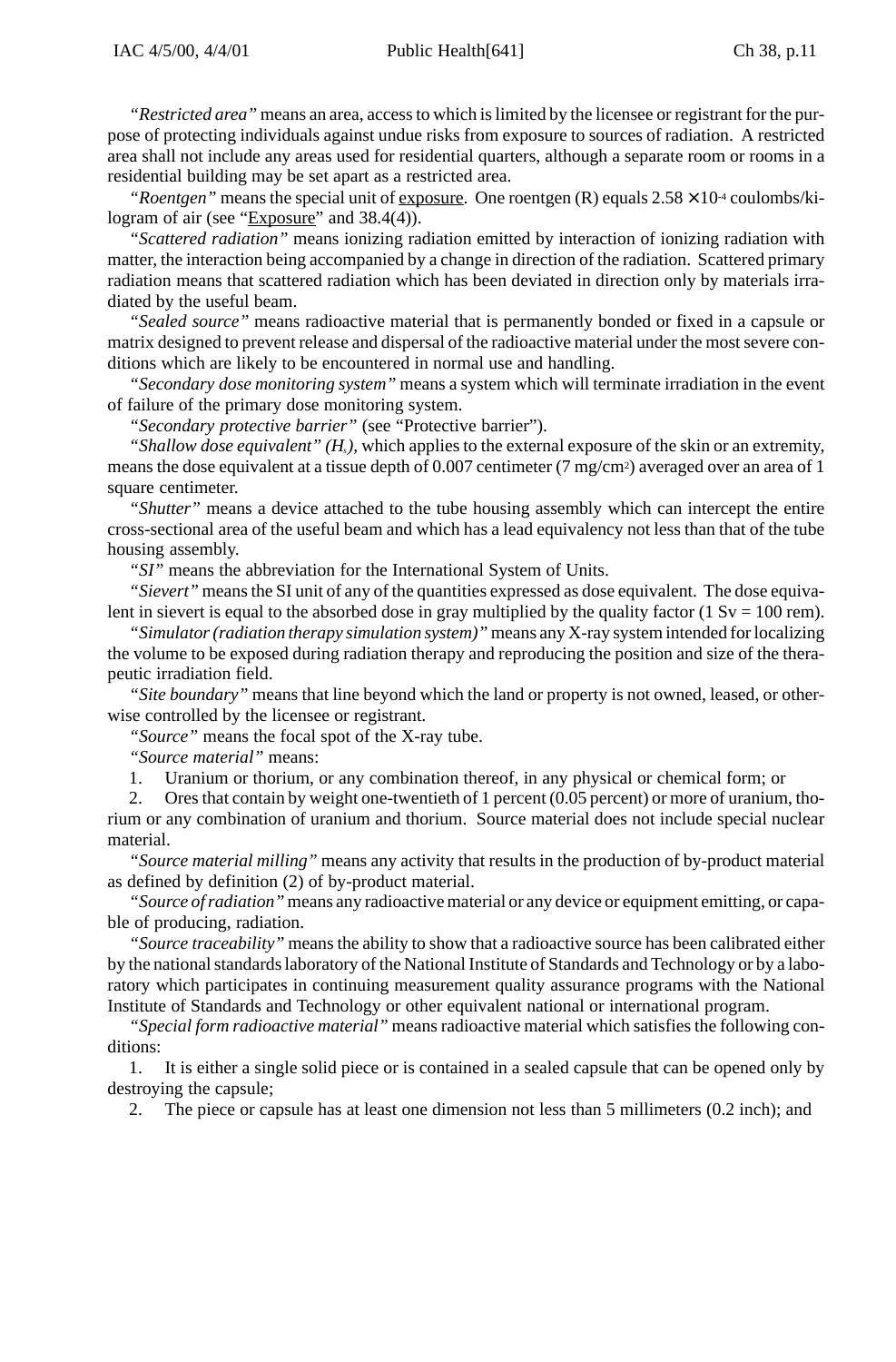3. It satisfies the test requirements specified by the U.S. Nuclear Regulatory Commission. A special form encapsulation designed in accordance with the U.S. Nuclear Regulatory Commission requirements in effect on June 30, 1983, and constructed prior to July 1, 1985, may continue to be used. A special form encapsulation either designed or constructed after June 30, 1985, must meet requirements of this definition applicable at the time of its design or construction.

*"Special nuclear material"* means:

1. Plutonium, uranium-233, uranium enriched in the isotope 233 or in the isotope 235, and any other material that the agency declares by order to be special nuclear material after the U.S. Nuclear Regulatory Commission, pursuant to the provisions of Section 51 of the Atomic Energy Act of 1954, as amended, determines to be special nuclear material, but does not include source material; or

2. Any material artificially enriched by any of the foregoing but does not include source material. *"Special nuclear material in quantities not sufficient to form a critical mass"* means uranium enriched in the isotope U-235 in quantities not exceeding 350 grams of contained U-235; uranium-233 in quantities not exceeding 200 grams; plutonium in quantities not exceeding 200 grams; or any combination of them in accordance with the following formula: For each kind of special nuclear material, determine the ratio between the quantity of that special nuclear material and the quantity specified above for the same kind of special nuclear material. The sum of such ratios for all of the kinds of special nuclear material in combination shall not exceed 1. For example, the following quantities in combination would not exceed the limitation and are within the formula:

> 175 (grams contained U-235) + 50 (grams U-233) + 50 (grams Pu) = 1 350 200 200

*"SSD"* means the distance between the source and the skin entrance plane of the patient (see "Target-to-skin distance (TSD)").

*"Stray radiation"* means the sum of leakage and scattered radiation.

*"Survey"* means an evaluation of the radiological conditions and potential hazards incident to the production, use, transfer, release, disposal, or presence of sources of radiation. When appropriate, such evaluation includes, but is not limited to, tests, physical examinations, and measurements of levels of radiation or concentrations of radioactive material present.

*"Target-to-skin distance (TSD)"* means the distance measured along the beam axis from the center of the front surface of the X-ray target or electron scattering foil to the surface of the irradiated object or patient.

*"Teletherapy"* means therapeutic irradiation in which the source of radiation is at a distance from the body.

*"Termination of irradiation"* means the stopping of irradiation in a fashion which will not permit continuance of irradiation without the resetting of operating conditions at the control panel.

*"Test"* means the process of verifying compliance with an applicable regulation.

*"These rules"* means 641—Chapters 38 to 45.

*"Total effective dose equivalent"* (TEDE) means the sum of the deep dose equivalent for external exposures and the committed effective dose equivalent for internal exposures.

*"Total organ dose equivalent"* (TODE) means the sum of the deep dose equivalent and the committed dose equivalent to the organ receiving the highest dose as described in 641—40.86(1)*"f."*

*"Traceable to a national standard."* See "Instrument traceability" or "Source traceability."

*"Tube"* means an X-ray tube unless otherwise specified. See "X-ray tube."

*"Tube housing assembly"* means the tube housing with tube installed. It includes high-voltage or filament transformers, or both, and other appropriate elements when such are contained within the tube housing.

*"Type A quantity"* means a quantity of radioactive material, the aggregate radioactivity of which does not exceed  $A_1$  for special form radioactive material, or  $A_2$ , for normal form radioactive material.

*"Type B quantity"* means a quantity of radioactive material greater than a Type A quantity.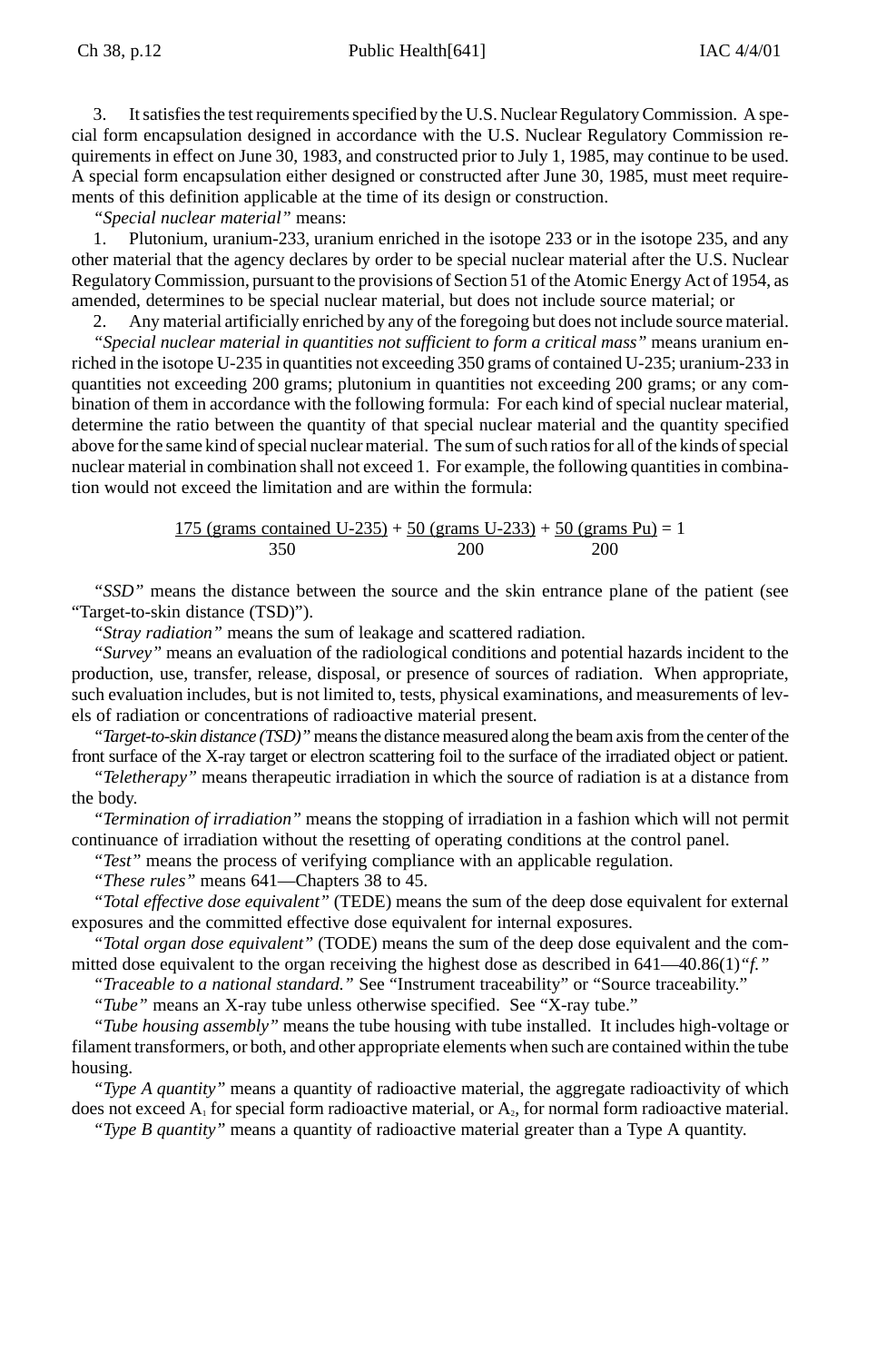*"Unrefined and unprocessed ore"* means ore in its natural form prior to any processing, such as grinding, roasting, beneficiating, or refining.

*"Unrestricted area"* means an area to which access is neither limited nor controlled by the licensee or registrant. For purposes of these rules, "uncontrolled area" is an equivalent term.

*"U.S. Department of Energy"* means the Department of Energy established by Public Law 95-91, August 4, 1977, 91 Stat. 565, 42 U.S.C. 7101 et seq., to the extent that the department exercises functions formerly vested in the U.S. Atomic Energy Commission, its chairman, members, officers and components and transferred to the U.S. Energy Research and Development Administration and to the administrator thereof pursuant to Sections 104(b), (c) and (d) of the Energy Reorganization Act of 1974 (Public Law 93-438, October 11, 1974, 88 Stat. 1233 at 1237, effective January 19, 1975) and retransferred to the Secretary of Energy pursuant to Section 301(a) of the Department of Energy Organization Act (Public Law 95-91, August 4, 1977, 91 Stat. 565 at 577-578, 42 U.S.C. 7151, effective October 1, 1977).

*"Very high radiation area"* means an area, accessible to individuals, in which radiation levels from radiation sources external to the body could result in an individual's receiving an absorbed dose in excess of 500 rad (5 Gy) in 1 hour at 1 meter from a source of radiation or 1 meter from any surface that the radiation penetrates.

*"Waste"* means those low-level radioactive wastes that are acceptable for disposal in a land disposal facility. For the purposes of this definition, low-level waste has the same meaning as in the Low-Level Radioactive Waste Policy Act, P.L. 96-573, as amended by P.L. 99-240, effective January 15, 1986; that is, radioactive waste (1) not classified as high-level radioactive waste, spent nuclear fuel, or byproduct material as defined in Section 11e(2) of the Atomic Energy Act (uranium or thorium tailings and waste) and (2) classified as low-level radioactive waste consistent with existing law and in accordance with (1) by the U.S. Nuclear Regulatory Commission.

*"Waste handling licensees"* means persons licensed to receive and store radioactive wastes prior to disposal or persons licensed to dispose of radioactive waste.

*"Wedge filter"* means an added filter effecting continuous progressive attenuation on all or part of the useful beam.

*"Week"* means seven consecutive days starting on Sunday.

*"Whole body"* means, for purposes of external exposure, head, trunk including male gonads, arms above the elbow, or legs above the knee.

*"Worker"* means an individual engaged in work under a license or registration issued by the agency and controlled by a licensee or registrant, but does not include the licensee or registrant.

*"Working level"* (WL) means any combination of short-lived radon daughters in 1 liter of air that will result in the ultimate emission of 1.3E+5 MeV of potential alpha particle energy. The short-lived radon daughters are—for radon-222: polonium-218, lead-214, bismuth-214, and polonium-214; and for radon-220: polonium-216, lead-212, bismuth-212, and polonium-212.

*"Working level month"* (WLM) means an exposure to 1 working level for 170 hours—2,000 working hours per year divided by 12 months per year is approximately equal to 170 hours per month.

*"Written directive"* means an order in writing for a specific patient or human research subject, dated and signed by an authorized user or individual qualified by training and experience to conduct particle accelerator or X-ray therapy prior to the administration of a radiopharmaceutical or radiation, except as specified in paragraph "6" of this definition, containing the following information:

1. For any administration of quantities greater than 30 microcuries of either sodium iodide I-125 or I-131: the dosage;

2. For a therapeutic administration of a radiopharmaceutical other than sodium iodide I-125 or I-131: the radiopharmaceutical, dosage, and route of administration;

3. For gamma stereotactic radiosurgery: target coordinates, collimator size, plug pattern, and total dose;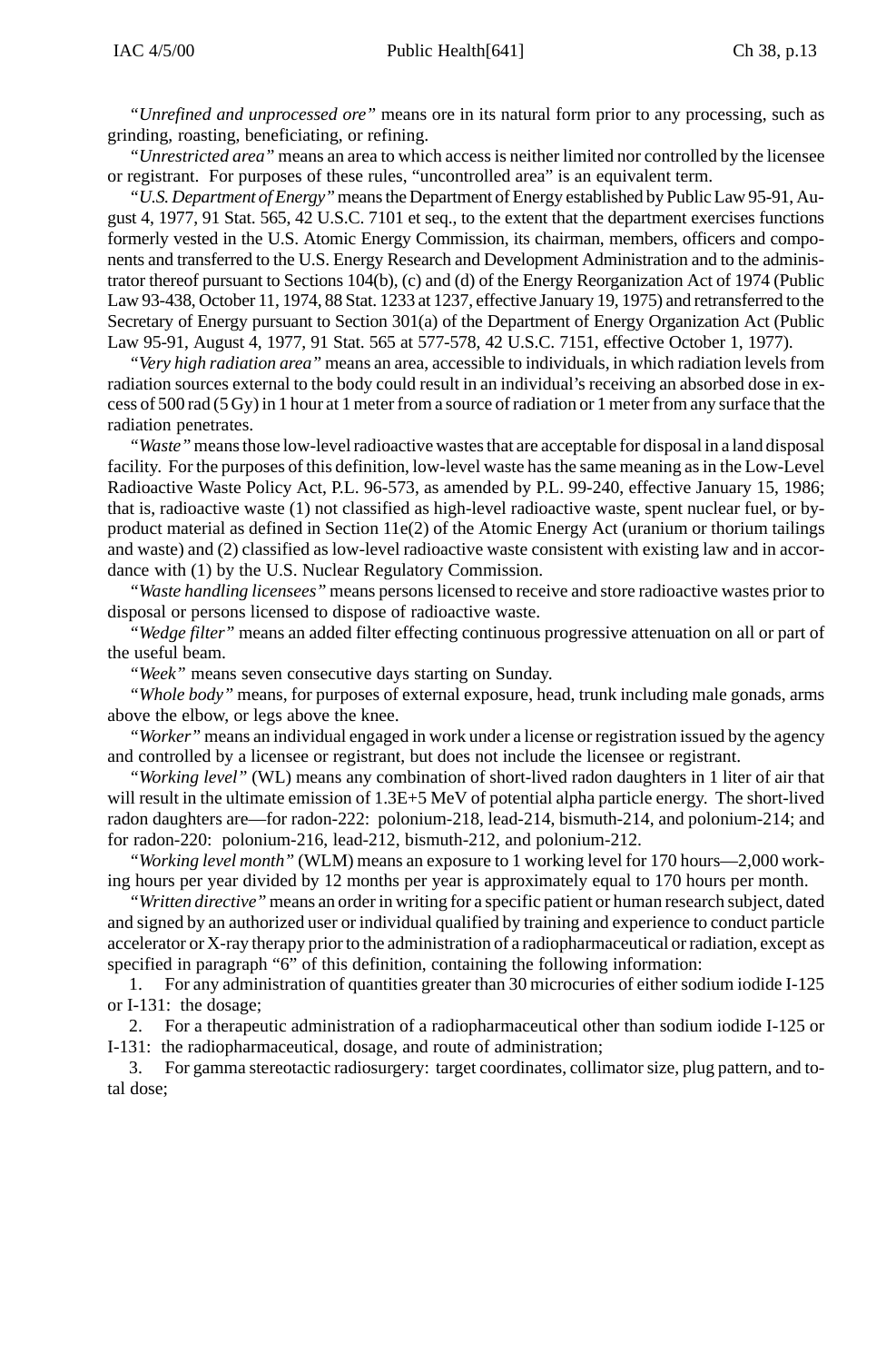4. For teletherapy, particle accelerator or X-ray: the total dose, dose per fraction, treatment site, and overall treatment period;

5. For high-dose-rate remote afterloading brachytherapy: the radioisotope, treatment site, and total dose; or

6. For all other brachytherapy:

*a.* Prior to implantation: the radioisotope, number of sources, and source strengths; and

*b.* After implantation but prior to completion of the procedure: the radioisotope, treatment site, and total source strength and exposure time (or, equivalently, the total dose).

*"X-ray tube"* means any electron tube which is designed to be used primarily for the production of X-rays.

*"Year"* means the period of time beginning in January used to determine compliance with the provisions of these rules. The licensee or registrant may change the starting date of the year used to determine compliance by the licensee or registrant provided that the change is made at the beginning of the year and that no day is omitted or duplicated in consecutive years.

## **641—38.3(136C) Exemptions from the regulatory requirements.**

**38.3(1)** *General provision.* The agency may, upon application therefor or upon its own initiative, grant such exemptions or exceptions from the requirements of the rules in 641—Chapters 38 to 46 as it determines are authorized by law and will not result in undue hazard to public health and safety or property. Application for exemptions or exceptions should be made in accordance with 641—Chapter 178.

**38.3(2)** *U.S. Department of Energy Contractors and U.S. Nuclear Regulatory Commission Contractors.* Any U.S. Department of Energy contractor or subcontractor and any U.S. Nuclear Regulatory Commission contractor or subcontractor of the following categories operating within this state is exempt from these rules to the extent that such contractor or subcontractor under contract receives, possesses, uses, transfers or acquires sources of radiation:

*a.* Prime contractors performing work for the U.S. Department of Energy at U.S. governmentowned or controlled sites, including the transportation of sources of radiation to or from such sites and the performance of contract services during temporary interruptions of such transportation;

*b.* Prime contractors of the U.S. Department of Energy performing research in, or development, manufacture, storage, testing, or transportation of, atomic weapons or components thereof;

*c.* Prime contractors of the U.S. Department of Energy using or operating nuclear reactors or other nuclear devices in a United States government-owned vehicle or vessel; and

*d.* Any other prime contractor or subcontractor of the U.S. Department of Energy or of the U.S. Nuclear Regulatory Commission when the state and the U.S. Nuclear Regulatory Commission jointly determine:

(1) That the exemption of the prime contractor or subcontractor is authorized by law; and

(2) That under the terms of the contract or subcontract, there is adequate assurance that the work thereunder can be accomplished without undue risk to the public health and safety.

#### **641—38.4(136C) General regulatory requirements.**

**38.4(1)** *Records.* Each licensee and registrant shall maintain records showing the receipt, transfer, and disposal of all sources of radiation. Additional record requirements are specified elsewhere in these rules.

#### **38.4(2)** *Inspections.*

*a.* Each licensee and registrant shall afford the agency at all reasonable times opportunity to inspect sources of radiation and the premises and facilities wherein such sources of radiation are used or stored.

*b.* Each licensee and registrant shall make available to the agency for inspection, upon reasonable notice, records maintained pursuant to these rules.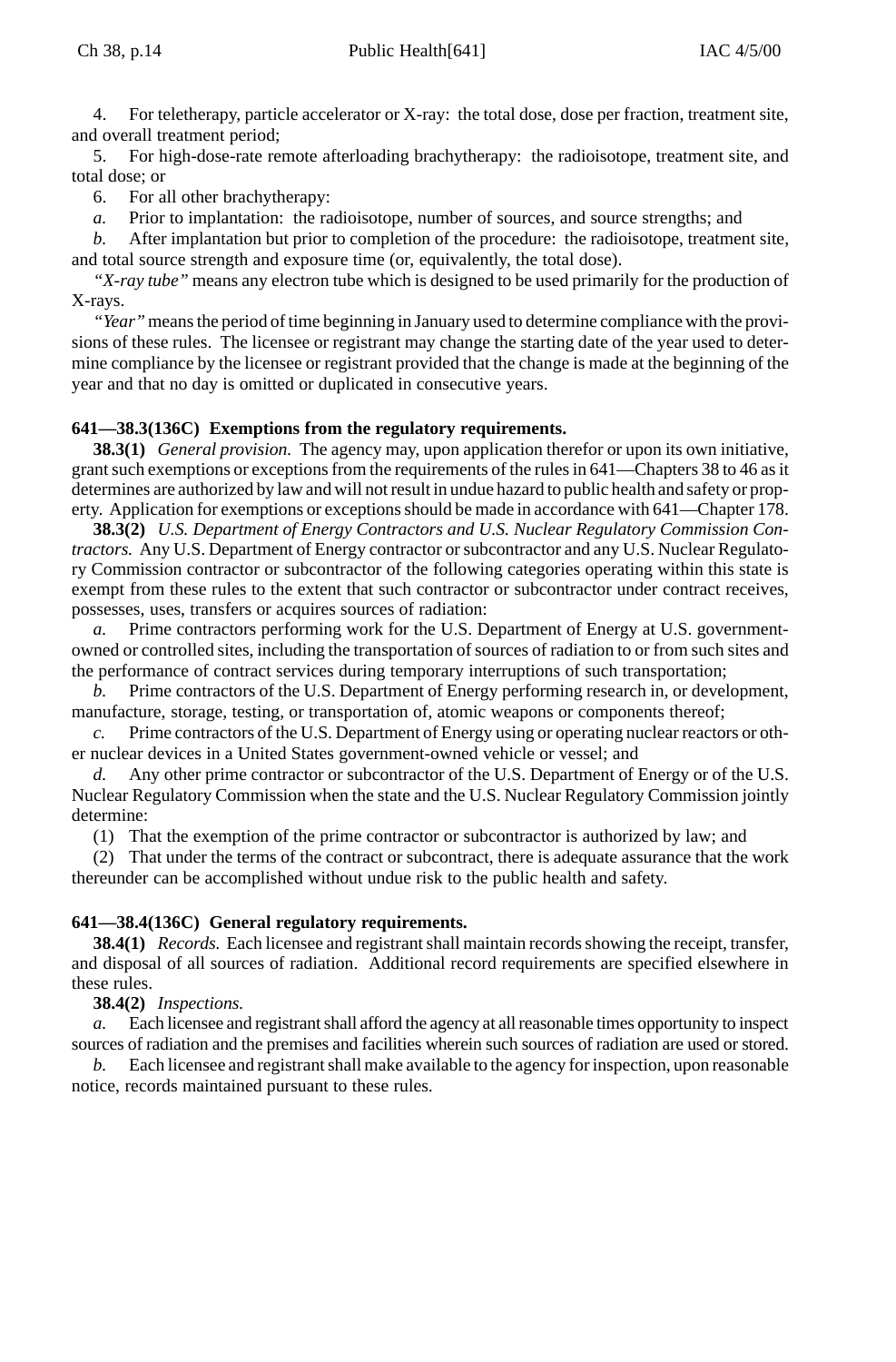**38.4(3)** *Tests.* Each licensee and registrant shall perform upon instructions from the agency, or shall permit the agency to perform, such reasonable tests as the agency deems appropriate or necessary including, but not limited to, tests of:

*a.* Sources of radiation;

- *b.* Facilities wherein sources of radiation are used or stored;
- *c.* Radiation detection and monitoring instruments; and

*d.* Other equipment and devices used in connection with utilization or storage of licensed or registered sources of radiation.

**38.4(4)** *Units of exposure and dose.*

*a.* As used in these rules, the quality factors for converting absorbed dose to dose equivalent are shown in Table I.

# TABLE I QUALITY FACTORS AND ABSORBED DOSE EQUIVALENCIES

| <b>TYPE OF RADIATION</b>                                                                                   | <b>Ouality Factor</b> | Absorbed Dose Equal to a<br>Unit Dose Equivalent <sup>a</sup> |
|------------------------------------------------------------------------------------------------------------|-----------------------|---------------------------------------------------------------|
| X, gamma, or beta radiation and<br>high-speed electrons                                                    |                       |                                                               |
| Alpha particles, multiple-charged<br>particles, fission fragments and<br>heavy particles of unknown charge | 20                    | 0.05                                                          |
| Neutrons of unknown energy                                                                                 | 10                    | 0.1                                                           |
| High-energy protons                                                                                        | 10                    | 0.1                                                           |

aAbsorbed dose in gray equal to 1 Sv or the absorbed dose in rad equal to 1 rem.

*b.* If it is more convenient to measure the neutron fluence rate than to determine the neutron dose equivalent rate in sievert per hour or rem per hour, as provided in 38.4(4)*"c,"* 1 rem (0.01 Sv) of neutron radiation of unknown energies may, for purposes of these rules, be assumed to result from a total fluence of 25 million neutrons per square centimeter incident upon the body. If sufficient information exists to estimate the approximate energy distribution of the neutrons, the licensee or registrant may use the fluence rate per unit dose equivalent or the appropriate Q value from Table II to convert a measured tissue dose in gray or rad to dose equivalent in sievert or rem.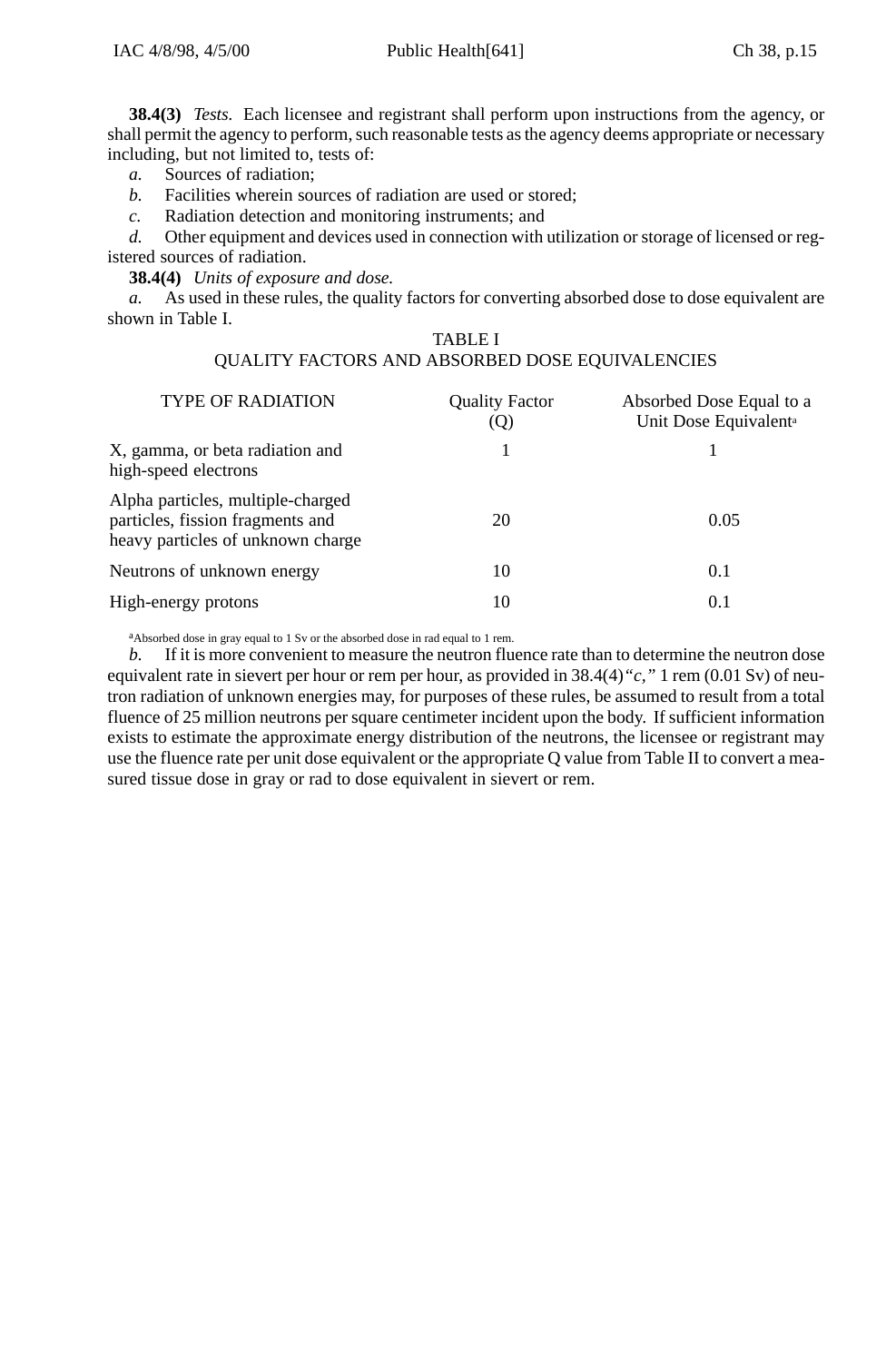| TABLE II                                           |
|----------------------------------------------------|
| MEAN OUALITY FACTORS, O, AND FLUENCE PER UNIT DOSE |
| EQUIVALENT FOR MONOENERGETIC NEUTRONS              |

| Energy<br>(MeV) | Factora<br>(Q)   | Dose Equivalent <sup>b</sup><br>(neutrons cm <sup>-2</sup> rem <sup>-1</sup> ) | Fluence per Unit<br>Dose Equivalent <sup>b</sup><br>(neutrons cm <sup>-2</sup> $Sv^{-1}$ ) |
|-----------------|------------------|--------------------------------------------------------------------------------|--------------------------------------------------------------------------------------------|
| $2.5E - 8$      | $\overline{c}$   | 980E+6                                                                         | 980E+8                                                                                     |
| $1E-7$          | $\overline{c}$   | 980E+6                                                                         | 980E+8                                                                                     |
| $1E-6$          | $\overline{c}$   | 810E+6                                                                         | 810E+8                                                                                     |
| $1E-5$          | $\overline{c}$   | 810E+6                                                                         | 810E+8                                                                                     |
| $1E-4$          | $\sqrt{2}$       | 840E+6                                                                         | 840E+8                                                                                     |
| $1E-3$          | $\boldsymbol{2}$ | 980E+6                                                                         | 980E+8                                                                                     |
| $1E-2$          | 2.5              | $1010E + 6$                                                                    | $1010E + 8$                                                                                |
| $1E-1$          | 7.5              | $170E + 6$                                                                     | $170E + 8$                                                                                 |
| $5E-1$          | 11               | $39E + 6$                                                                      | $39E + 8$                                                                                  |
| 1               | 11               | $27E+6$                                                                        | $27E + 8$                                                                                  |
| 2.5             | 9                | $29E + 6$                                                                      | $29E + 8$                                                                                  |
| 5               | $\,$ 8 $\,$      | $23E+6$                                                                        | $23E + 8$                                                                                  |
| 7               | 7                | $24E + 6$                                                                      | $24E + 8$                                                                                  |
| 10              | 6.5              | $24E + 6$                                                                      | $24E + 8$                                                                                  |
| 14              | 7.5              | $17E + 6$                                                                      | $17E + 8$                                                                                  |
| 20              | 8                | $16E + 6$                                                                      | $16E + 8$                                                                                  |
| 40              | 7                | $14E + 6$                                                                      | $14E + 8$                                                                                  |
| 60              | 5.5              | $16E + 6$                                                                      | $16E + 8$                                                                                  |
| $1E+2$          | $\overline{4}$   | $20E + 6$                                                                      | $20E + 8$                                                                                  |
| $2E+2$          | 3.5              | $19E + 6$                                                                      | $19E + 8$                                                                                  |
| $3E+2$          | 3.5              | $16E + 6$                                                                      | $16E + 8$                                                                                  |
| $4E+2$          | 3.5              | $14E + 6$                                                                      | $14E + 8$                                                                                  |
|                 | Neutron          |                                                                                | Quality<br>Fluence per Unit                                                                |

 $a$ Value of quality factor (Q) at the point where the dose equivalent is maximum in a 30-centimeter diameter cylinder tissue-equivalent phantom.<br>bMonoenergetic neutrons incident normally on a 30-centimeter diameter cylind

**38.4(5)** *Units of activity.* Rescinded IAB 4/8/98, effective 7/1/98.

**38.4(6)** *Additional requirements.* The agency may, by rule, regulation, or order, impose upon any licensee or registrant such requirements in addition to those established in these rules as it deems appropriate or necessary to minimize danger to public health and safety or property.

# **641—38.5(136C) Administrative actions.**

**38.5(1)** *Enforcement requirements.* Upon determination by the agency that Iowa Code chapter 136C or any rule adopted pursuant to that chapter has been or is being violated, the agency may implement the policies and procedures specified in Bureau of Radiological Health Enforcement Program (BRH-EP-1).

**38.5(2)** *Impounding.* Sources of radiation shall be subject to impoundment pursuant to the Bureau of Radiological Health Enforcement Program (BRH-EP-1).

**641—38.6(136C) Prohibited uses.** A hand-held fluoroscopic screen shall not be used with X-ray equipment unless it has been accepted for certification by the U.S. Food and Drug Administration, Center for Devices and Radiological Health. A shoe-fitting fluoroscopic device shall not be used.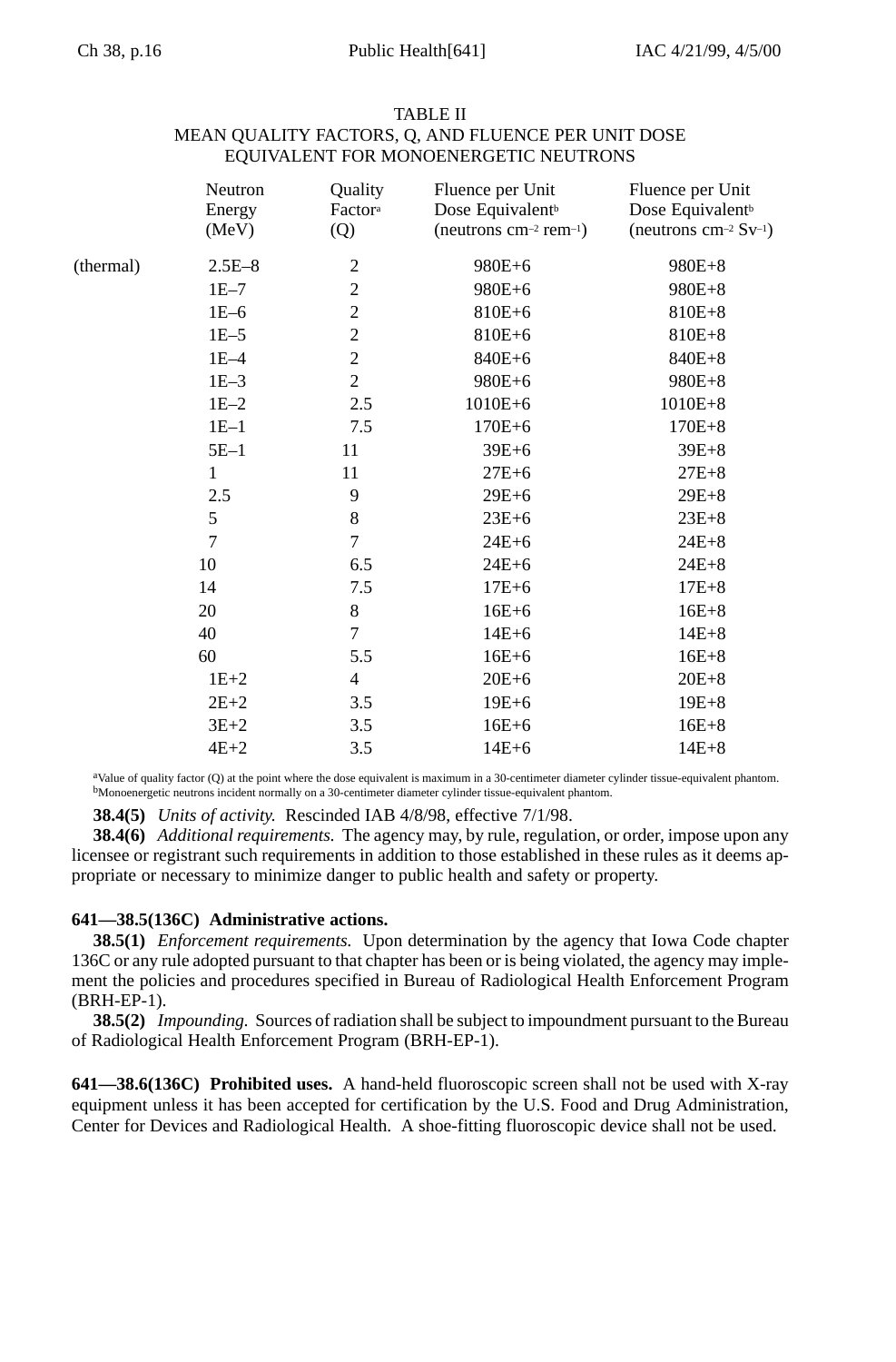### **641—38.7(136C) Communications.**

**38.7(1)** All communications and reports concerning these rules, and applications filed thereunder, should be addressed to the agency at its office located at the Iowa Department of Public Health, Bureau of Radiological Health, Lucas State Office Building, Des Moines, Iowa 50319.

**38.7(2)** Drafts of proposed regulations released to the department from the federal government which constitute essential information needed by the department to ensure compliance with federal regulations are not available for public examination. Therefore, pursuant to Iowa Code section 22.9, the department waives the provision of Iowa Code section 22.2 as it applies to these proposed draft regulations.

#### **641—38.8(136C) Fees.**

#### **38.8(1)** *Radiation machines.*

*a.* Each registrant shall, at the time of registration and the anniversary date thereafter, as long as the registrant owns the radiation machine, remit to the agency a fee sufficient to defray the cost of registering the equipment with the department. All fees shall be paid annually in the form of a check or money order made payable to the Iowa Department of Public Health. The fees to be paid shall be in the amount computed by the following schedule:

# ANNUAL FEE SCHEDULE

|     | Type of X-ray machine          | Fee per tube | Maximum fee |
|-----|--------------------------------|--------------|-------------|
|     | Medical                        | \$51         | \$1500      |
| 2.  | Osteopathy                     | \$51         | \$1500      |
| 3.  | Chiropractic                   | \$51         | \$1500      |
| 4.  | Dentistry                      | \$39         | \$1000      |
|     | 5. Podiatry                    | \$39         | \$1000      |
|     | 6. Veterinary Medicine         | \$25         | --          |
|     | 7. (Industrial/Nonmedical Use) | \$50         | $- -$       |
| 8.  | <b>Food Sterilization</b>      | \$1000       | --          |
| 9.  | Accelerators                   | \$100        | --          |
| 10. | Electron Microscope            | \$20         |             |
|     | 11. Bone Densitometry          | \$25         |             |

Fees for radiation machines not listed in the above schedule shall not be less than \$50 per unit/tube.

*b.* Each registrant shall, where appropriate, pay the following special inspections/interpretation fee at the written request of the department:

(1) Mammography unit inspections fees:

 \$850 for the first unit and, if the facility has additional units at the address of the first unit, a fee of \$300 for each additional unit; or

 \$850 per portable unit for each site where the unit is off-loaded and used and where the processing and patient films are stored; or

 Dollar amount to be determined and justified by the department on a case-by-case basis for facilities which do not meet the above criteria.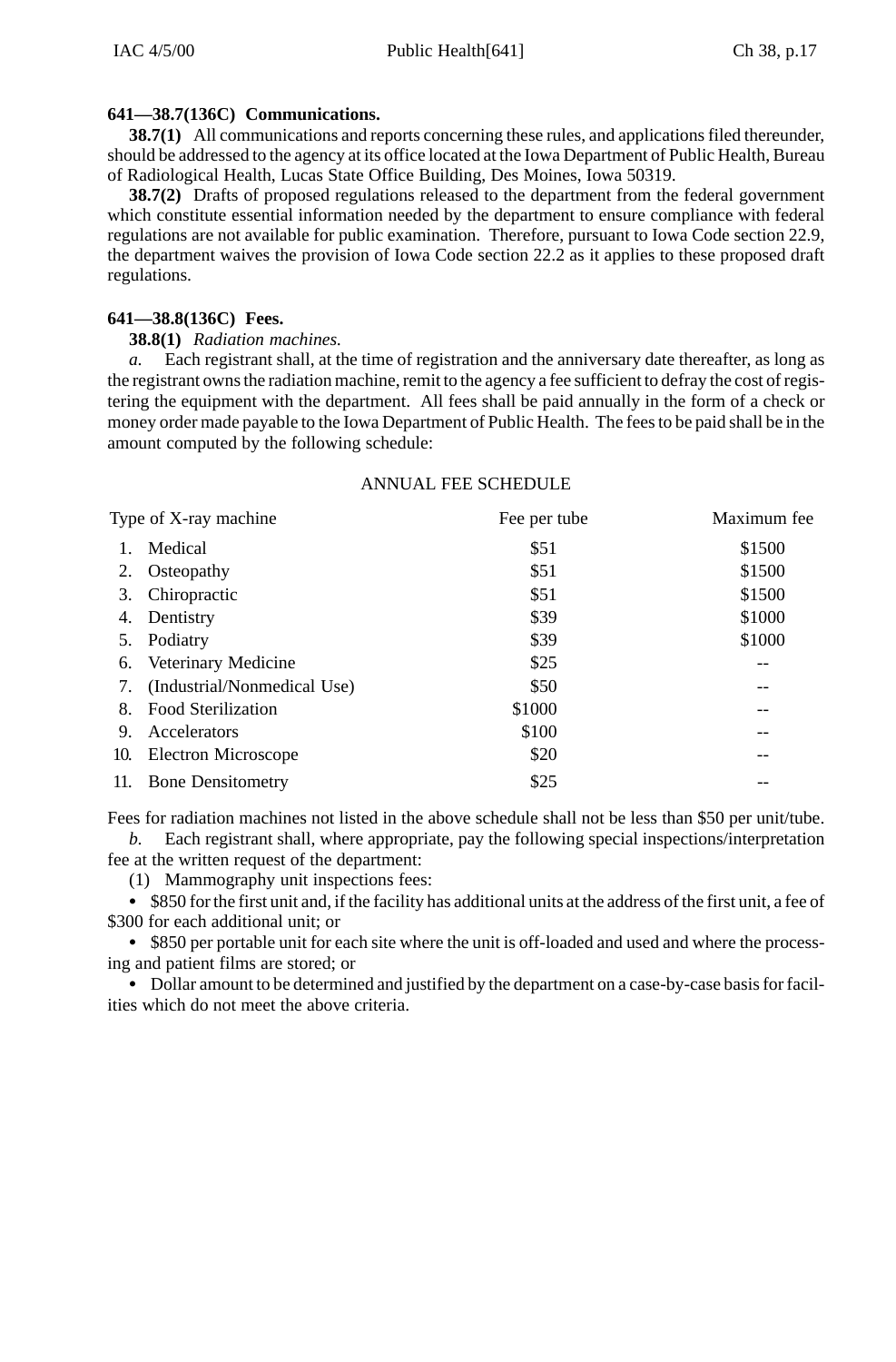(2) Mammography interpretation fees of \$100 per mammography examination provided to the department for the purpose of determining film diagnostic quality.

(3) Industrial and oncology accelerator registrants shall pay for each inspection a fee of \$400 for the first and \$100 for each additional unit.

(4) Industrial radiography X-ray units/walk-in cabinet radiography X-ray unit registrants shall pay for each inspection a fee of \$250 for the first unit and \$75 for each additional unit.

Each person who is engaged in the business of installing or offering to furnish radiation machines or is engaged in the business of furnishing or offering to furnish radiation machine servicing or service in the state shall apply for registration of such service with the agency prior to furnishing or offering to furnish any such service. Application shall be on a form provided by the department and include an annual nonrefundable fee of \$100.

**38.8(2)** *Radioactive material licensing, inspection and registration fee.*

*a. Licensing.*

(1) Fees associated with licensing of the possession and use of radioactive materials in Iowa shall not exceed those specified in 10 CFR 170.31.

(2) All required fees for new radioactive materials licenses, amendments to licenses, or renewal of licenses shall accompany the application for the requested action.

*b. Inspections.*

(1) After completion of an inspection, an inspection fee shall be assessed to a facility based on the fees for inspection found in 10 CFR 170.32 entitled "Schedule of Fees for Health and Safety, and Safeguards Inspections for Materials Licenses."

(2) All required fees for inspections conducted by the agency shall be paid within 30 days after receipt of the agency notification following the inspection.

*c. Registration.* Each person having generally licensed radioactive materials shall annually register with the department and pay a nonrefundable annual fee of \$150.

**38.8(3)** *Industrial radiography testing and certification.*

*a.* A nonrefundable fee of \$125 shall be submitted with each application for taking an industrial radiography examination to become certified by the agency.

*b.* A fee of \$25 shall be submitted in order to replace lost identification cards issued to industrial radiographers by the agency pursuant to 641—subrule 45.11(3).

**38.8(4)** *Owner-assessed expenses.* In cases in which the agency determines that the cost of regulating or inspecting registered radiation machine facilities or radioactive materials licensees significantly exceeds the fees charged to the facility, it may assess an additional fee to the owner or user of the source(s) of radiation to cover the actual expenses incurred by the agency.

**38.8(5)** *Environmental surveillance fee.* A fee may be levied against any licensee for environmental surveillance activities which are necessary to access the radiological impact of activities conducted by the registrant or licensee. This fee shall be sufficient to defray actual costs incurred by the agency, including, but not limited to, salaries of agency employees, per diem, travel, and costs of laboratory analysis of samples, when required.

**38.8(6)** *Certification fees.* Diagnostic radiographers, radiation therapists, and nuclear medicine technologists (as defined in 641—Chapter 42), other than licensed practitioners of the healing arts, are required to pay fees sufficient to defray the cost of administering 641—Chapter 42. Fees are as follows:

*a. Annual fee.* Each individual must submit a \$45 initial fee for the first year and \$35 annually.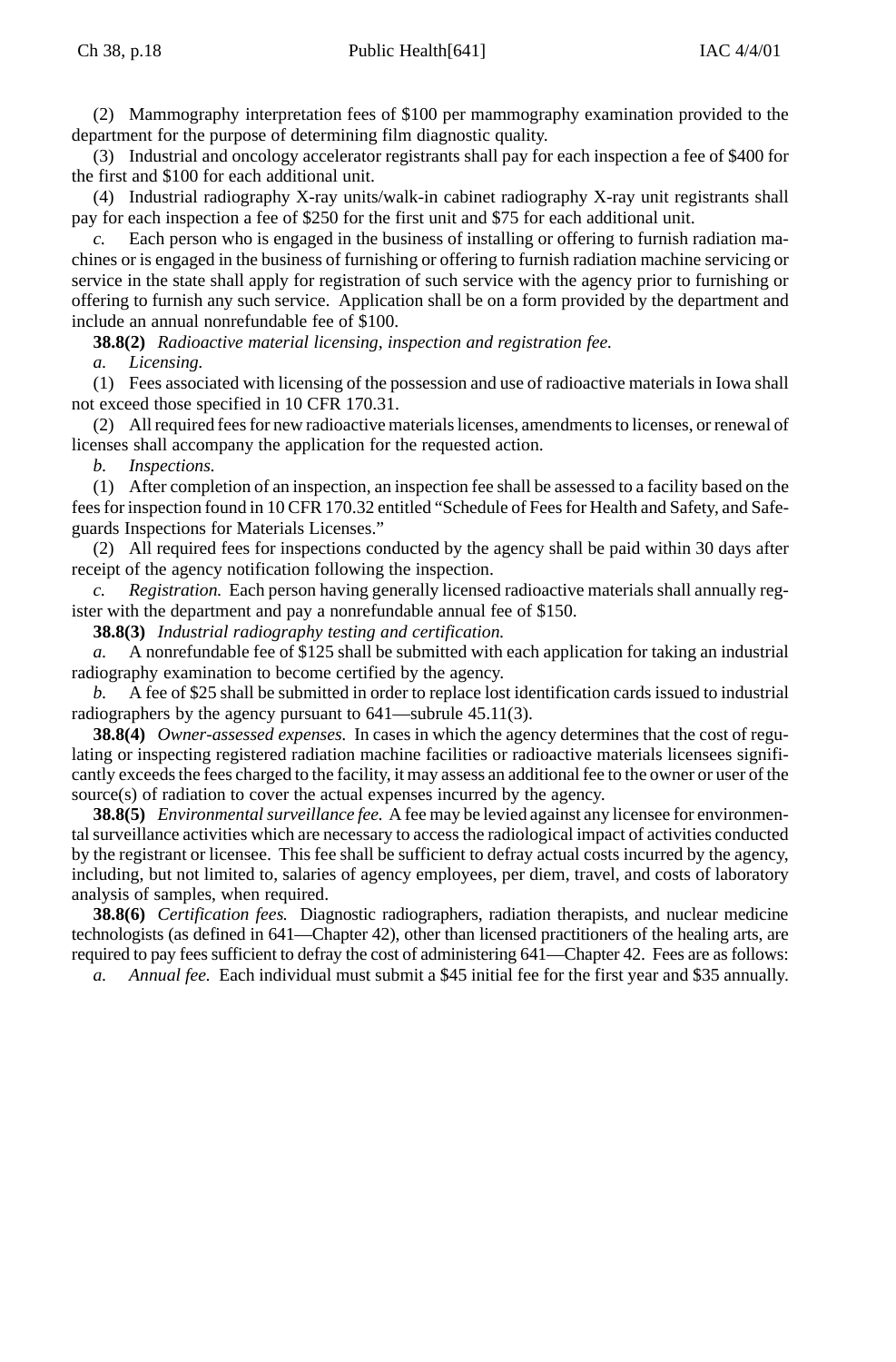### *b. Examination fee.*

(1) Each individual making application to take an examination given by the agency as a general diagnostic radiographer, or general radiation therapist as defined in 641—Chapter 42 must pay a nonrefundable fee of \$25 each time the individual takes the examination required by 641—Chapter 42. Effective January 1, 2000, each individual must pay a nonrefundable fee of \$80 each time the individual takes the examination.

(2) Each individual making application to take an examination given by the agency as a limited diagnostic radiographer, limited nuclear medicine technologist, or limited radiation therapist as defined in 641—Chapter 42 must pay a nonrefundable fee of \$35 each time the individual takes the examination required by 641—Chapter 42. Effective January 1, 2001, each individual must pay a nonrefundable fee of \$85 each time the individual takes the examination.

(3) Each individual making application to take an examination given by the agency as a general nuclear medicine technologist as defined in 641—Chapter 42 must pay a nonrefundable fee of either \$80 or \$145, depending upon the testing facility chosen, effective January 1, 2000.

*c. Recertification fees.* Once certification has been terminated for failure to complete continuing education requirements, any individual who requests permission to reestablish certification within six months of the initial continuing education due date must meet the training and testing requirements of 641—Chapter 42, submit proof of continuing education hours and shall submit a late fee of \$30 in addition to the annual fee in order to obtain reinstatement of certification.

*d. Continuing education late fee.* Any individual who will not complete the required continuing education before the continuing education due date and wishes to submit a plan of correction as set forth in 641—subparagraph 42.2(3)*"g"*(2) shall submit a fee of \$25 along with the written plan of correction.

**38.8(7)** *Returned check and late fees.* Persons who fail to pay required fees to the agency are subject to the following penalties:

\$25 for each payment received by the agency in accordance with these rules, for which insufficient funds are available to fulfill the obligation of such payment to the agency.

*b.* \$25 for each month for failure to pay any fee administered by this agency starting 30 days after the due date of the original notice. This fee is added to the unpaid fee.

**38.8(8)** *Reciprocity.* Fees paid for reciprocal recognition of out-of-state persons wishing to utilize radiation machines or radioactive materials in Iowa shall allow the out-of-state person to operate for a total of 180 days during the 365-day reciprocity period starting the date the fee is received by the agency.

*a.* Radiation machines. Any out-of-state person who wishes to bring an X-ray machine or linear accelerators into the state to perform work or services shall pay a reciprocity fee of \$100 for each source of radiation pursuant to 38.8(7).

*b.* Radioactive materials. Out-of-state persons wishing to bring sources of radioactive material into Iowa for business purposes may be subject to a reciprocity fee depending on the type of activity to be performed and the type of radioactive materials license possessed (refer to 641—subrule 39.4(90)). If a reciprocity fee is applicable, it shall be assessed at the rate for reciprocity specified in 38.8(2) for each 365-day reciprocity period. In addition, if the agency performs an inspection of the out-of-state person's activities while in Iowa, the appropriate inspection fee as specified in 38.8(2) will be assessed.

*c.* Industrial radiographers wishing to operate in Iowa under an identification card from a jurisdiction recognized by Iowa that charges Iowa card holders a fee will be assessed and must pay a \$100 fee prior to conducting industrial radiography in Iowa.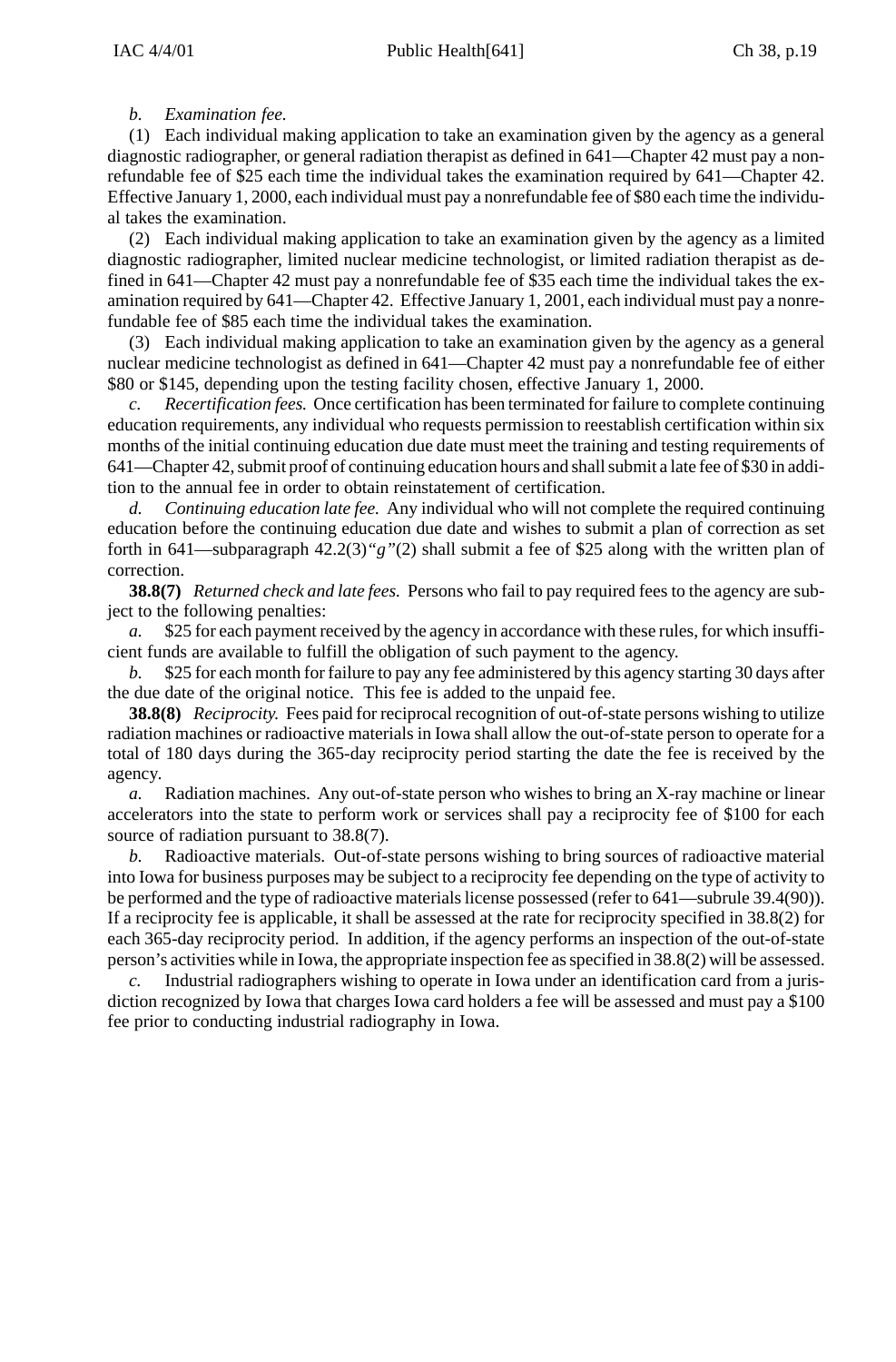**38.8(9)** *Radon certification.* Any person wishing to become certified as a radon measurement specialist or radon measurement laboratory is required to pay fees sufficient to defray the cost of administering this chapter. Fees which must be submitted are as follows:

*a.* Application fee.

(1) Each person with Iowa residency wishing certification under the provisions of 641—43.1(136B) shall pay a nonrefundable \$25 application fee.

(2) Each person without Iowa residency wishing certification under 641—43.1(136B) shall pay a nonrefundable \$100 application fee.

*b.* Examination fee. Each person taking the EPA radon proficiency examination shall pay a fee of \$125. The fee must be submitted prior to testing.

*c.* Annual certification fee.

(1) Each individual requesting certification and renewing certification as a radon measurement specialist must pay a nonrefundable annual fee of \$250.

(2) Each person requesting certification and renewing certification as a radon measurement laboratory must pay a nonrefundable annual fee of \$500.

*d.* Each person wishing to give reciprocal recognition of credentials from another jurisdiction must pay the appropriate fees as outlined in subrule 38.8(9), paragraphs *"a," "b,"* and *"c."*

*e.* Returned check and late fees. Persons who fail to pay required fees to the department are subject to the following penalty(ies):

(1) \$15 for each insufficient funds check submitted for payment of radon testing or mitigation fees.

(2) \$25 per month for failure to pay annual radon testing or mitigation fees starting after the annual renewal month.

**38.8(10)** *Radon mitigation credentialing.* Any person wishing to become credentialed as a radon mitigation specialist shall be required to pay fees sufficient to defray the cost of administering 641—Chapter 44. Fees which must be submitted are as follows:

*a.* Application fee.

(1) Each person with Iowa residency wishing certification under the provisions of 641—Chapter 44 shall pay a nonrefundable \$25 application fee.

(2) Each person without Iowa residency wishing certification under 641—Chapter 44 shall pay a nonrefundable \$100 application fee.

*b.* Annual credentialing fee.

(1) Each individual requesting credentialing must:

1. Pay an initial fee of \$150 which is refundable if credentialing is not completed.

2. Pay annually a renewal fee of \$150 or \$40 per mitigation system installed (as defined in 641—44.2(136B)) costing more than \$200, whichever is larger. With each renewal, a credentialed person must submit legal documentation of the number of mitigation systems installed the previous credentialing year. This number will be used to calculate the renewal fee.

(2) Each person wishing to receive reciprocal recognition of credentialing from another jurisdiction must pay the appropriate fees as outlined in subrule 38.8(9), paragraphs *"a"* and *"b."*

*c.* Examination fee. Each person taking the EPA Radon Proficiency Examination, if it is administered by the Iowa department of public health, shall pay a fee of \$125. The fee must be submitted prior to testing.

**38.8(11)** *Radioactive waste transport fee schedule, effective July 1, 2002.*

All shippers shall pay the following fee(s) unless the department obtains sufficient funding from another source, which may include but is not limited to a federal agency or a contract with a shipper.

(1) \$1750 per highway cask for each truck shipment of spent nuclear fuel, high-level radioactive waste or transuranic waste traversing the state or any portion thereof. Single cask truck shipments are subject to a surcharge of \$15 per mile for every mile over 250 miles traveled.

(2) \$1250 for the first cask and \$100 for each additional cask for each rail shipment of spent nuclear fuel, high-level radioactive waste or transuranic waste traversing the state or any portion thereof.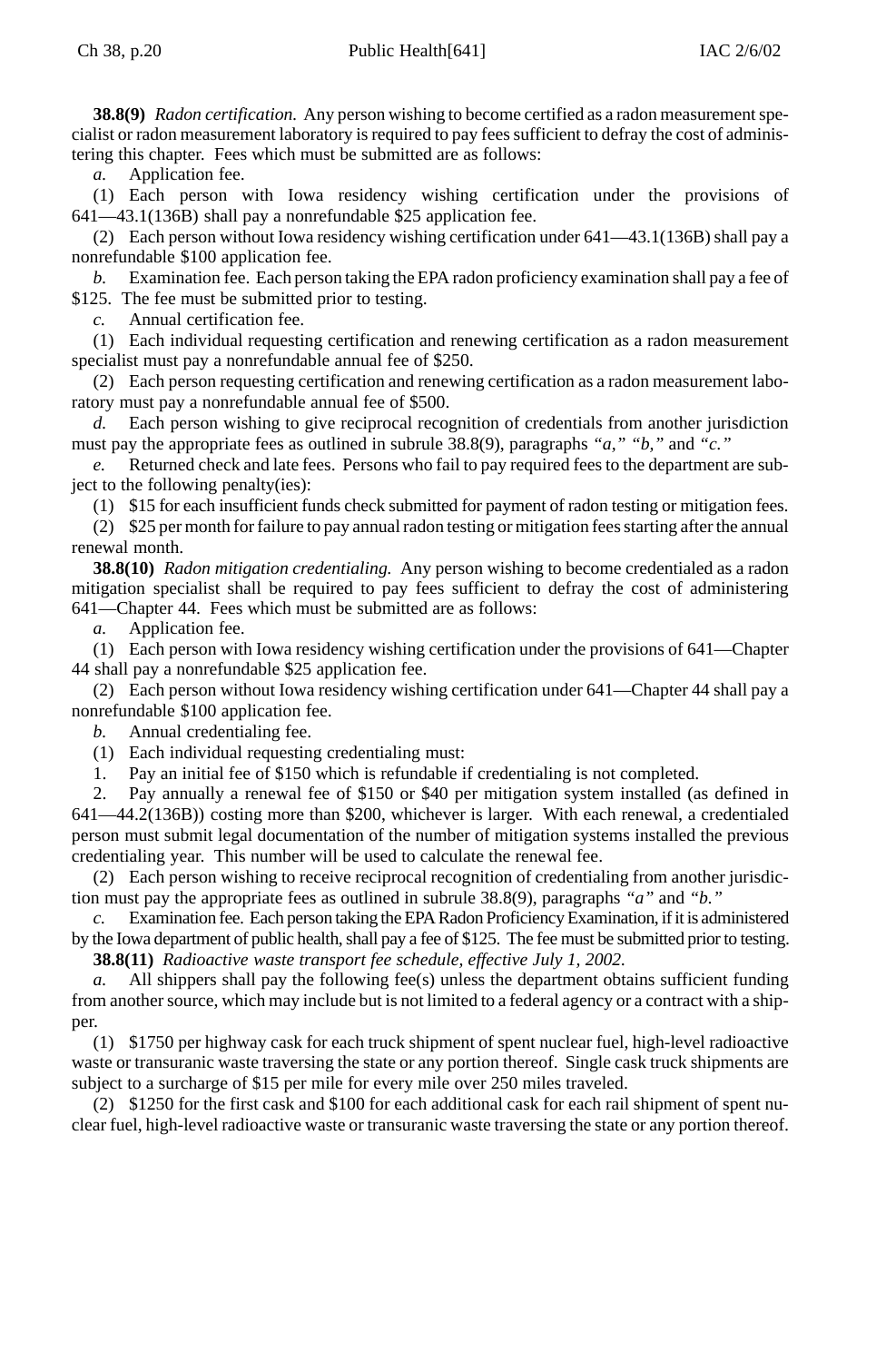(3) \$50 for each shipment by truck or by rail paid by the shipper for low-level radioactive waste shipped in or across Iowa. The department may accept an annual shipment fee as negotiated with a shipper or accept payment per shipment.

*b.* All fees must be received by the department prior to shipment. Fees must be in the form of a check or money order made payable to the Iowa Department of Public Health and sent to the Iowa Bureau of Radiological Health, 401 SW 7th Street, Suite D, Des Moines, Iowa 50309-4611. Other methods of fee payment may be considered by the department on a case-by-case basis upon request of the shipper. A request for an alternative method of payment must be made to the department prior to shipment.

*c.* All fees received pursuant to this subrule shall be used for purposes related to transporting hazardous material, including enforcement and planning, developing, and maintaining a capability for emergency response.

# **641—38.9(136C) Procedure for imposing requirements by order, or for modification, suspension, or revocation of a license, registration, or certificate or for imposing civil penalties.**

#### **38.9(1)** *Scope.*

*a.* This rule prescribes the procedure in cases initiated by the staff, or upon a request by any person, to impose requirements by order, or to modify, suspend, or revoke a license, registration, or certificate or to take other action as may be proper against any person subject to the jurisdiction of the agency. The term "regulated entity" as used in this rule refers to any facility, person, partnership, corporation or other organization which is regulated by the agency by virtue of these rules, the Iowa Code, licensing documents, registrations, certificates, or other official regulatory promulgation. "Authorization" means license, registration, certificate, permit, or any other document issued or received by the agency that authorizes specific activities related to the possession and use of radioactive materials or radiationproducing machines in Iowa.

*b.* This rule also prescribes the procedures in cases initiated by the staff to impose civil penalties pursuant to Iowa Code section 136C.4, to impose serious misdemeanor penalties pursuant to Iowa Code section 136B.5 or to impose simple misdemeanor penalties pursuant to Iowa Code section 136D.8.

**38.9(2)** *Notice of violation.*

*a.* In response to an alleged violation of any provision of the Iowa Code, these rules, the conditions of an authorization issued by the agency or any order issued by the agency, the agency may serve on the regulated entity a written notice of violation; a separate notice may be omitted if an order pursuant to 38.9(3) or demand for information pursuant to 38.9(5) is issued that otherwise identifies the apparent violation. The notice of violation will concisely state the alleged violation(s) and will require that the regulated entity submit, within 30 days of the date of the notice or other specified time, a written explanation or statement in reply including:

- (1) Corrective steps which have been taken by the regulated entity and the results achieved;
- (2) Corrective action which will be taken to prevent recurrence; and
- (3) The date when full compliance will be achieved.

*b.* The notice may require the regulated entity subject to the jurisdiction of the agency to admit or deny the violation and to state the reasons for the violation, if admitted. It may provide that, if an adequate reply is not received within the time specified in the notice, the agency may issue an order or a demand for information as to why the authorization should not be modified, suspended, or revoked or why such other action as may be proper should not be taken.

#### **38.9(3)** *Orders.*

The agency may institute a proceeding to modify, suspend, or revoke an authorization or to take other action as may be proper by serving on the regulated entity an order which will:

(1) Allege the violations with which the regulated entity is charged, or the potentially hazardous conditions or other facts deemed to be sufficient grounds for the proposed action;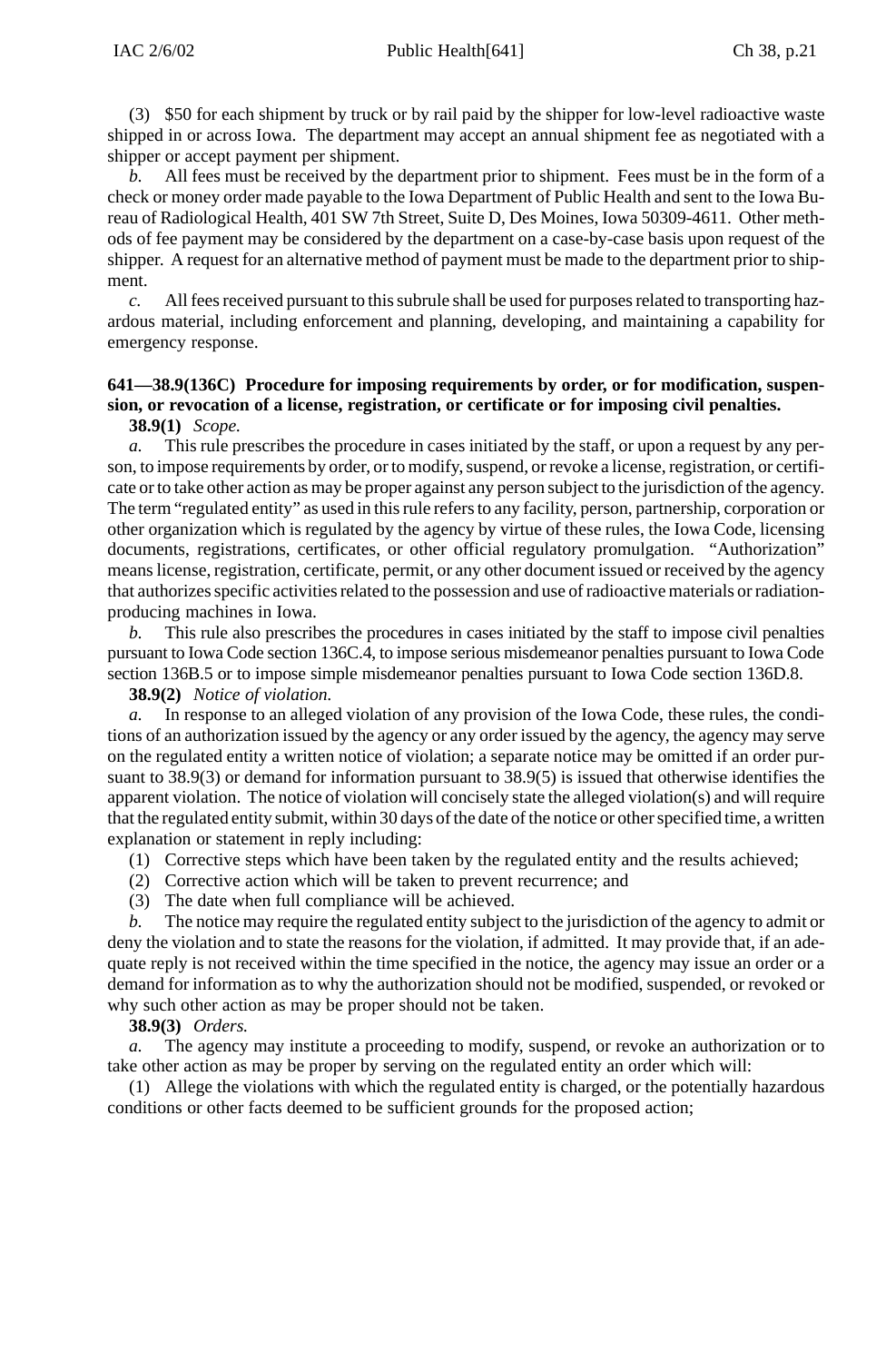(2) Provide that the regulated entity may file a written answer to the order under oath or affirmation within 20 days of its date, or such other time as may be specified in the order;

(3) Inform the regulated entity of its right, within 20 days of the date of the order, or such other time as may be specified in the order, to demand a hearing on all or part of the order, except in a case where the regulated entity has consented in writing to the order;

(4) Specify the issues for hearing; and

(5) State the effective date of the order; if the agency finds that the public health, safety, or interest so requires or that the violation or conduct causing the violation is willful, the order may provide, for stated reasons, that the proposed action be immediately effective pending further order.

*b.* A regulated entity who receives an order may respond to an order under this subrule by filing a written answer under oath or affirmation. The answer shall specifically admit or deny each allegation or charge made in the order and may set forth the matters of fact and law on which the regulated entity relies, and, if the order is not consented to, the reasons as to why the order should not have been issued. Except as provided in paragraph *"d"* of this subrule, the answer may demand a hearing.

*c.* If the answer demands a hearing, the agency will issue an order designating the time and place of hearing.

*d.* An answer or stipulation may consent to the entry of an order in substantially the form proposed in the order with respect to all or some of the actions proposed in the order. The consent, in the answer or other written document, of the regulated entity to whom the order has been issued shall constitute a waiver by the regulated entity of a hearing, findings of fact and conclusions of law, and of all right to seek agency and judicial review or to contest the validity of the order in any forum as to those matters which have been consented to or agreed to or on which a hearing has not been requested. An order that has been consented to shall have the same force and effect as an order made after hearing by a presiding officer or the agency, and shall be effective as provided in the order.

**38.9(4)** *Settlement and compromise.* At any time after the issuance of an order designating the time and place of hearing in a proceeding to modify, suspend, or revoke an authorization, the staff and a regulated entity may enter into a stipulation for the settlement of the proceeding or the compromise of a civil penalty. The stipulation or compromise shall be subject to approval by the designated presiding officer or, if none has been designated, by the chief administrative law judge, according due weight to the position of the staff. The presiding officer, or if none has been designated, the chief administrative law judge, may order such adjudication of the issues as deemed to be required in the public interest to dispose of the proceeding. If approved, the terms of the settlement or compromise shall be embodied in a decision or order settling and discontinuing the proceeding.

**38.9(5)** *Demand for information.*

*a.* The agency may issue to a regulated entity a demand for information for the purpose of determining whether an order under 38.9(3) should be issued, or whether other action should be taken, which demand will:

(1) Allege the violations with which the regulated entity is charged, or the potentially hazardous conditions or other facts deemed to be sufficient ground for issuing the demand; and

(2) Provide that the regulated entity must file a written answer to the demand for information under oath or affirmation within 20 days of its date, or such time as may be specified in the demand for information.

*b.* A regulated entity to whom the agency has issued a demand for information under this subrule must respond to the demand by filing a written answer under oath or affirmation. The regulated entity's answer shall specifically admit or deny each allegation or charge made in the demand for information, and shall set forth the matters of fact and law on which the licensee relies. A person other than a licensee may answer as described above, or by setting forth its reasons why the demand should not have been issued and, if the requested information is not provided, the reasons why it is not provided.

*c.* Upon review of the answer filed pursuant to 38.9(5)*"a"*(2), or if no answer is filed, the agency may institute a proceeding pursuant to 38.9(3) to take such action as may be proper.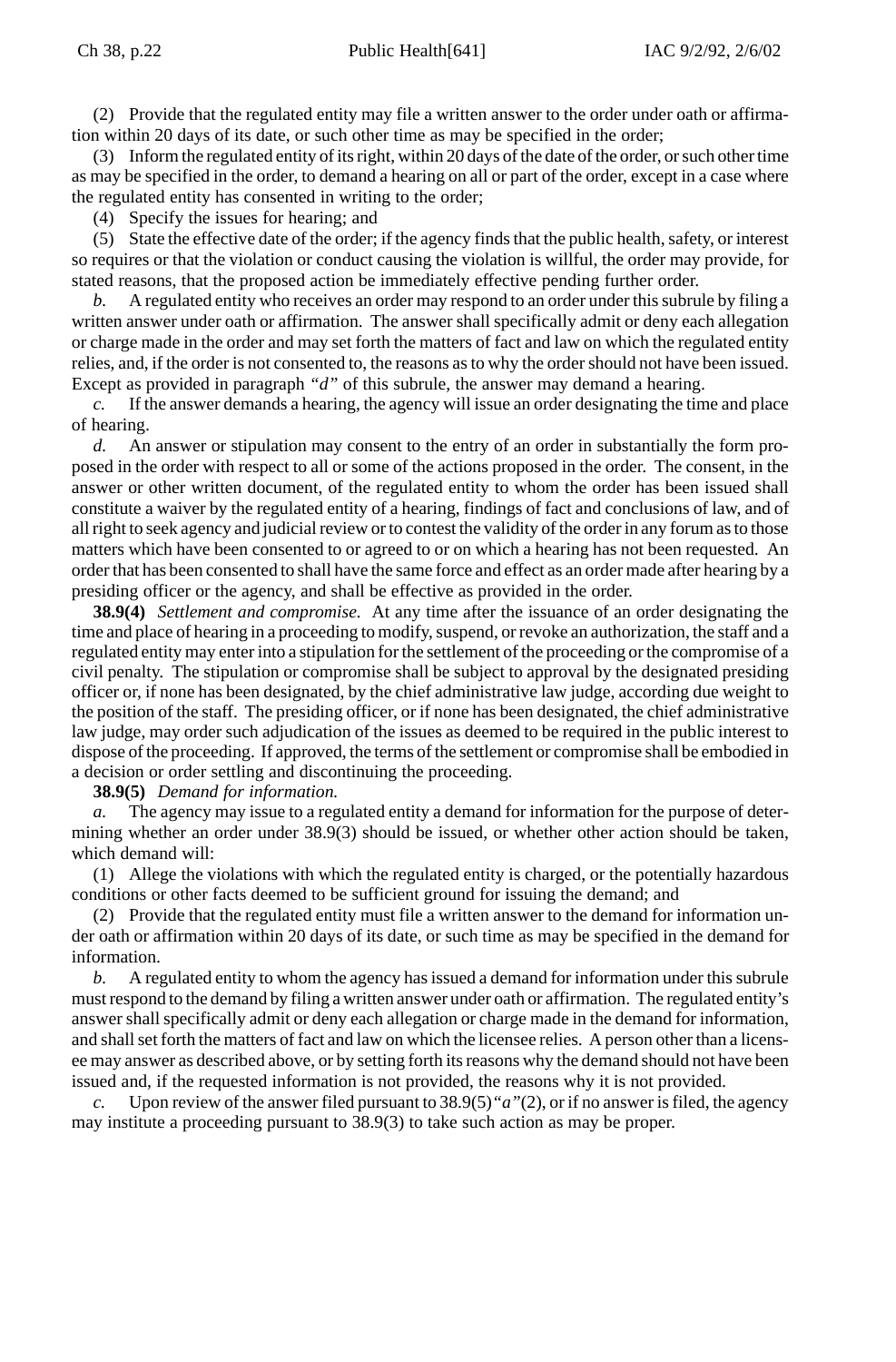*d.* An answer may consent to the entry of an order pursuant to 38.9(3) in substantially the form proposed in the demand for information. Such consent shall constitute a waiver as provided in 38.9(3)*"d."*

### **38.9(6)** *Civil penalties.*

*a.* Before instituting any proceeding to impose a civil penalty under Iowa Code section 136C.4, the agency shall serve a written notice of violation upon the person charged. This notice may be included in a notice issued pursuant to 38.9(2). The notice of violation shall specify the date or dates, facts, and the nature of the alleged act or omission with which the person is charged and shall identify specifically the particular provision or provisions of the law, rule, regulation, license, permit, or cease and desist order involved in the alleged violation and must state the amount of each proposed penalty. The notice of violation shall also advise the person charged that the civil penalty may be paid in the amount specified therein, or the proposed imposition of the civil penalty may be protested in its entirety or in part, by a written answer, either denying the violation or showing extenuating circumstances. The notice of violation shall advise the person charged that upon failure to pay a civil penalty subsequently determined by the agency, if any, unless compromised, remitted, or mitigated, the fee shall be collected by civil action, pursuant to Iowa Code section 136C.4.

*b.* Within 20 days of the date of a notice of violation or other time specified in the notice, the person charged may either pay the penalty in the amount proposed or answer the notice of violation. The answer to the notice of violation shall state any facts, explanations, and arguments denying the charges of violation, or demonstrating any extenuating circumstances, error in the notice of violation, or other reason why the penalty should not be imposed and may request remission or mitigation of the penalty.

*c.* If the person charged with violation fails to answer within the time specified in 38.9(6)*"b,"* an order may be issued imposing the civil penalty in the amount set forth in the notice of violation described in 38.9(6)*"a."*

*d.* If the person charged with violation files an answer to the notice of violation, the agency, upon consideration of the answer, will issue an order dismissing the proceeding or imposing, mitigating, or remitting the civil penalty. The person charged may, within 20 days of the date of the order or other time specified in the order, request a hearing.

*e.* If the person charged with violation requests a hearing, the agency will issue an order designating the time and place of hearing.

*f.* If a hearing is held, an order will be issued after the hearing by the presiding officer or the agency dismissing the proceeding or imposing, mitigating, or remitting the civil penalty.

*g.* The agency may compromise any civil penalty, subject to the provisions of 38.9(4).

*h.* If the civil penalty is not compromised, or is not remitted by the presiding officer or the agency, and if payment is not made within ten days following either the service of the order described in 38.9(6)*"c"* or *"f,"* or the expiration of the time for requesting a hearing described in 38.9(6)*"d,"* the agency may refer the matter to the attorney general for collection.

*i.* Except when payment is made after compromise or mitigation by the Department of Justice or as ordered by a court of the state, following reference of the matter to the attorney general for collection, payment of civil penalties imposed under Iowa Code section 136C.4 shall be made by check, draft, or money order payable to the Iowa Department of Public Health.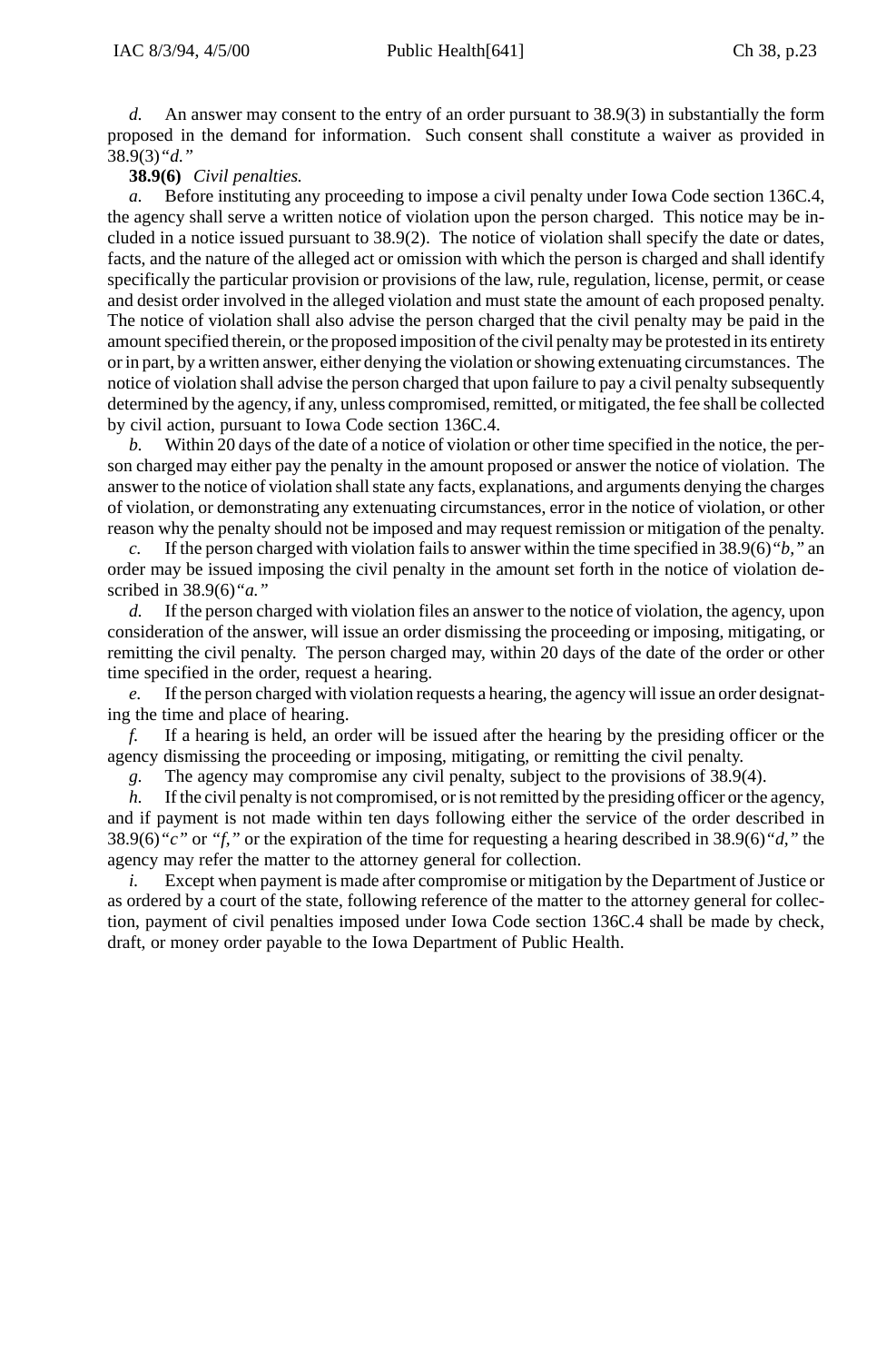## **38.9(7)** *Requests for action under this rule.*

*a.* Any person may file a request to institute a proceeding pursuant to 38.9(3) to modify, suspend, or revoke an authorization as may be proper. Such a request shall be addressed to the Chief, Bureau of Radiological Health, Iowa Department of Public Health, Lucas State Office Building, Des Moines, Iowa 50319. The requests shall specify the action requested and set forth the facts that constitute the basis for the request. The bureau chief will discuss the matter with staff to determine appropriate action in accordance with 38.9(7)*"b."*

*b.* Within a reasonable time after a request pursuant to 38.9(7)*"a"* has been received, the bureau chief shall either institute the requested proceeding in accordance with this rule or shall advise the person who made the request in writing that no proceeding will be instituted, in whole or in part, with respect to the request, and the reasons for the decision.

*c.*(1) The bureau chief's decisions under this rule will be filed and within 25 days after the date of the bureau chief's decision under this rule that no proceeding will be instituted or other action taken in whole or in part, the agency may on its own motion review that decision, in whole or in part, to determine if the bureau chief has abused discretion. This review power does not limit in any way either the agency's supervisory power over delegated staff actions or the agency's power to consult with the staff on a formal or informal basis regarding institution of proceedings under this rule.

(2) No petition or other request for agency review of a bureau chief's decision under this rule will be entertained by the agency.

#### **641—38.10(136C) Deliberate misconduct.**

**38.10(1)** Any licensee, registrant, applicant for a license or certificate of registration, employee of a licensee, registrant or applicant; or any contractor (including a supplier or consultant), subcontractor, employee of a contractor or subcontractor of any licensee or registrant or applicant for a license or certificate of registration, who knowingly provides to any licensee, applicant, registrant, contractor, or subcontractor any components, equipment, materials, or other goods or services that relate to a licensee's, registrant's or applicant's activities in this rule, my not:

*a.* Engage in deliberate misconduct that causes or would have caused, if not detected, a licensee, registrant, or applicant to be in violation of any rule, regulation, or order; or any term, condition, or limitation of any license or registration issued by the agency; or

*b.* Deliberately submit to the agency, a licensee, registrant, applicant, or a licensee's, registrant's, or applicant's contractor or subcontractor, information that the person submitting the information knows to be incomplete or inaccurate in some respect material to the agency.

**38.10(2)** A person who violates paragraph 38.10(1)*"a"* or *"b"* may be subject to enforcement action in accordance with the procedures in 641—38.9(136C).

**38.10(3)** For the purposes of paragraph 38.10(1)*"a,"* deliberate misconduct by a person means an intentional act or omission that the person knows:

*a.* Would cause a licensee, registrant, or applicant to be in violation of any rule, regulation, or order; or any term, condition, or limitation of any license issued by the agency; or

*b.* Constitutes a violation of a requirement, procedure, instruction, contract, purchase order, or policy of a licensee, registrant, applicant, contractor, or subcontractor.

These rules are intended to implement Iowa Code chapter 136C.

[Filed 4/7/80, Notice 2/6/80—published 4/30/80, effective 7/1/80]

[Filed 5/17/85, Notice 2/7/85—published 6/5/85, effective, see rule 38.18]

[Filed 11/24/86, Notice 10/8/86—published 12/17/86, effective 1/21/87]

[Filed 11/6/87, Notice 9/23/87—published 12/2/87, effective 1/6/88]

[Filed 9/30/88, Notice 8/10/88—published 10/19/88, effective 11/23/88]

[Filed emergency 11/9/89 after Notice 10/4/89—published 11/29/89, effective 11/9/89]